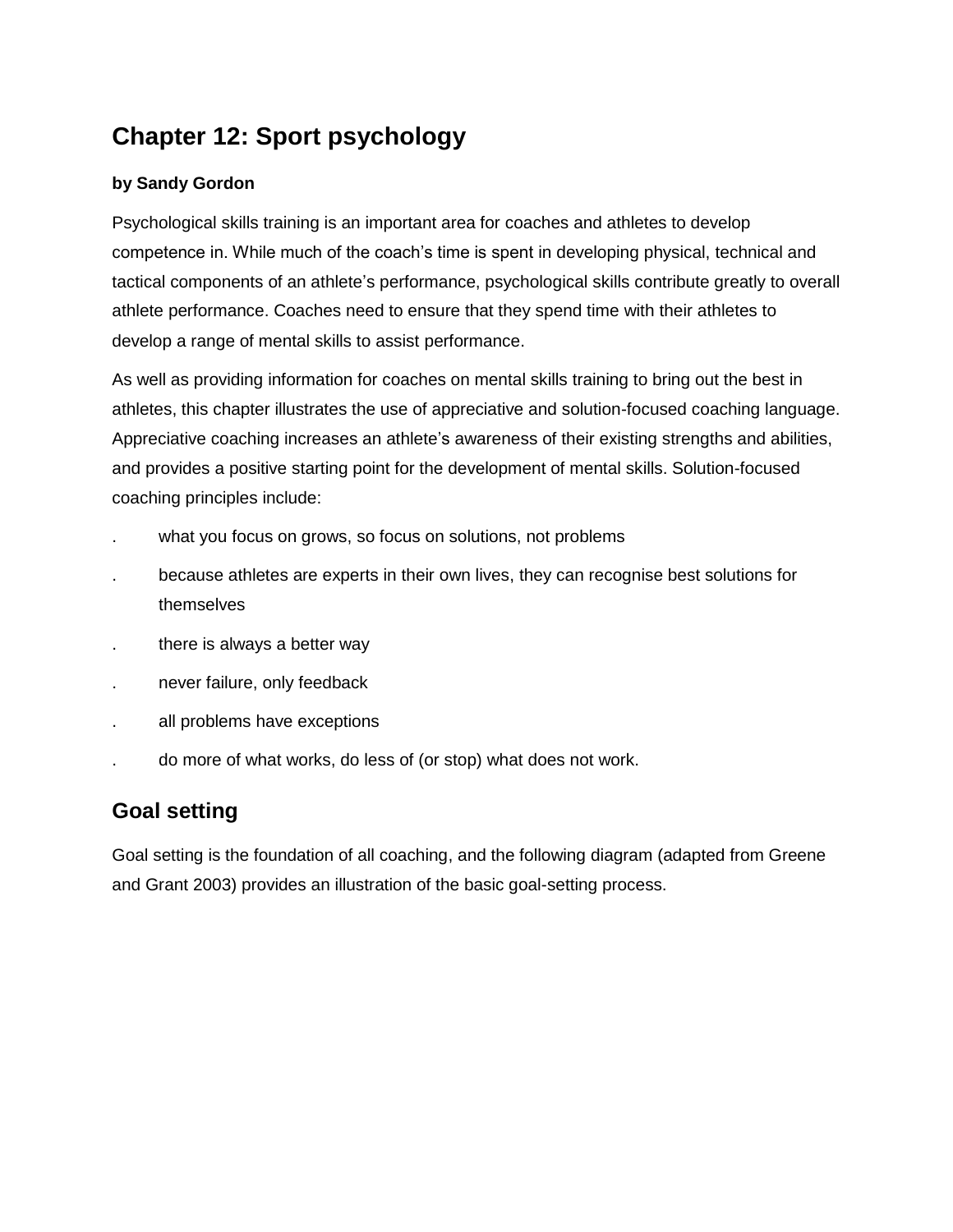#### **Figure 12.1: Goal-setting process**



Coaches should first get acquainted with individual athletes and clarify what they want from their sporting experience. Questions that help this process include:

What are the best things about your current involvement in sport?

Responses will inform coaches of some of the things athletes really enjoy or value. Understanding the sources of an athlete's interest and energy provides ideas that coaches can craft later to link back to that source.

. Describe a high point in your sport experience up to now.

Answers will reveal how athletes evaluate both their sport achievements and relationships. Knowing this, coaches can replicate aspects of previous peak experiences in current circumstances.

. What do you most value from your sports experience?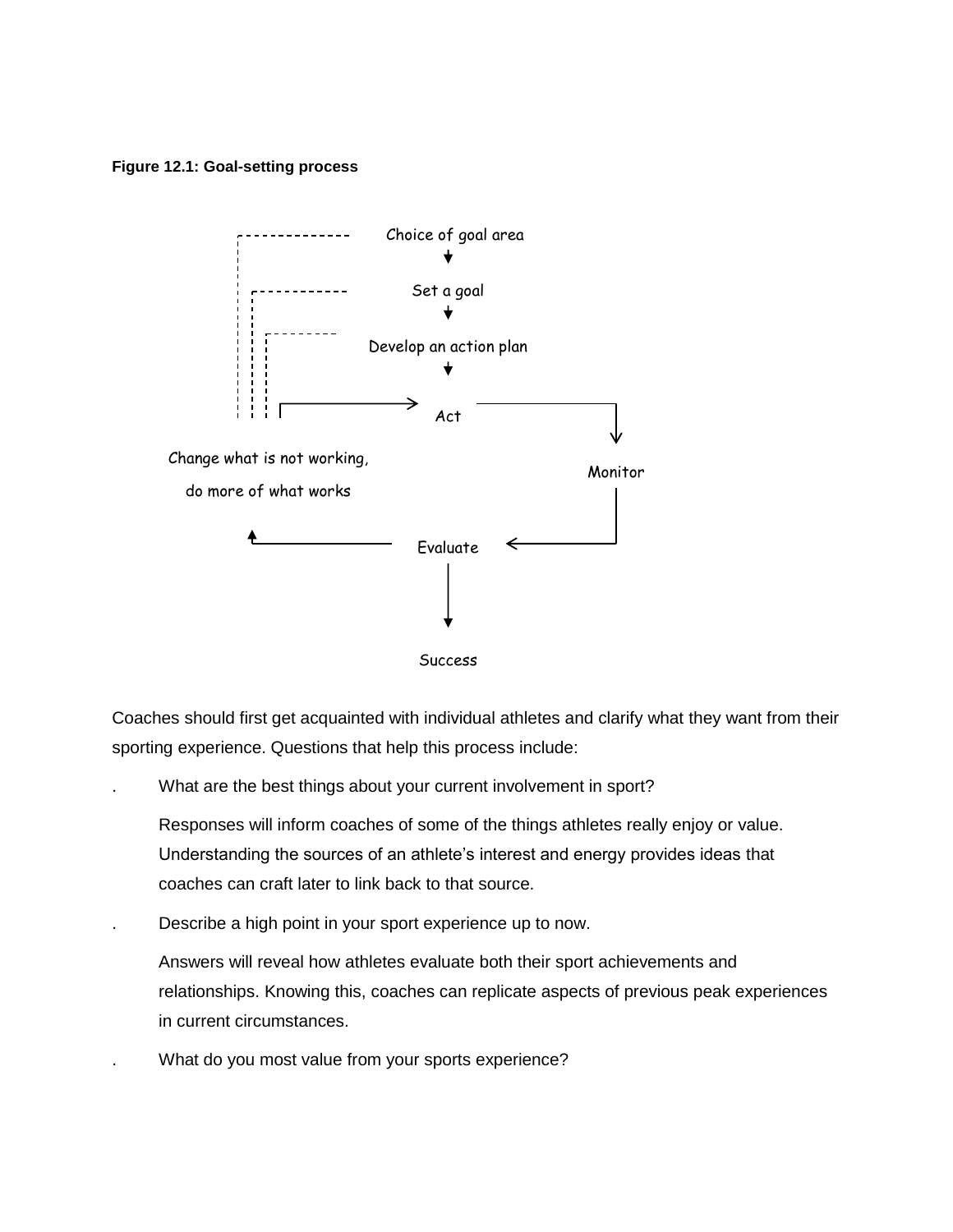By exploring values, coaches can create a positive context to frame challenges and issues athletes bring to sport, including how they perceive themselves and their interactions with others.

What one or two things do you want more of from sport?

Answers to this question begin to shape a picture of what a possible future may look like for each athlete.

Responses to all four questions accomplish two things. Firstly, they give athletes the opportunity to remember, reflect on and ponder what is important about their sports experience, and what is or has already been positive about that experience. Secondly, by beginning with positive questions coaches immediately move athletes away from 'problem outcomes' and towards creative and 'solution-focused' outcomes in which they become agents of their own change.

Once the goal area has been clarified, coaches can turn athletes to setting INSPIRED goals and developing an action plan. The acronym INSPIRED identifies a number of important goal-setting principles:

- Internalised it is important that athletes 'own' and commit to goals. Goals that are accepted and internalised provide a greater sense of self-determination when achieved.
- **Nurturing in addition to achieving results or targets, goals should include a** developmental and learning element so that athletes grow personally as well as improve their performance.
- *.* **S**pecific clear and unambiguous goals make it obvious when they are achieved. Goals do not have to be quantifiable. Such things as concentration and confidence are difficult to attach numbers to, but all goals need to be specific in the sense that certain thoughts and behaviours should be identified.
- **Planned short and long-term goals lead to greater achievement and higher** performance, rather than long-term goals alone. Goals that are time-framed also provide both immediate and long-term incentives, so it is important to build sub-goals into goalachieving plans.
- *.* **I**n your control the achievement of goals should be attainable through the athlete's personal efforts. Effective goals should not be subject to external factors such as financial resources, facility availability and weather, which are uncontrollable.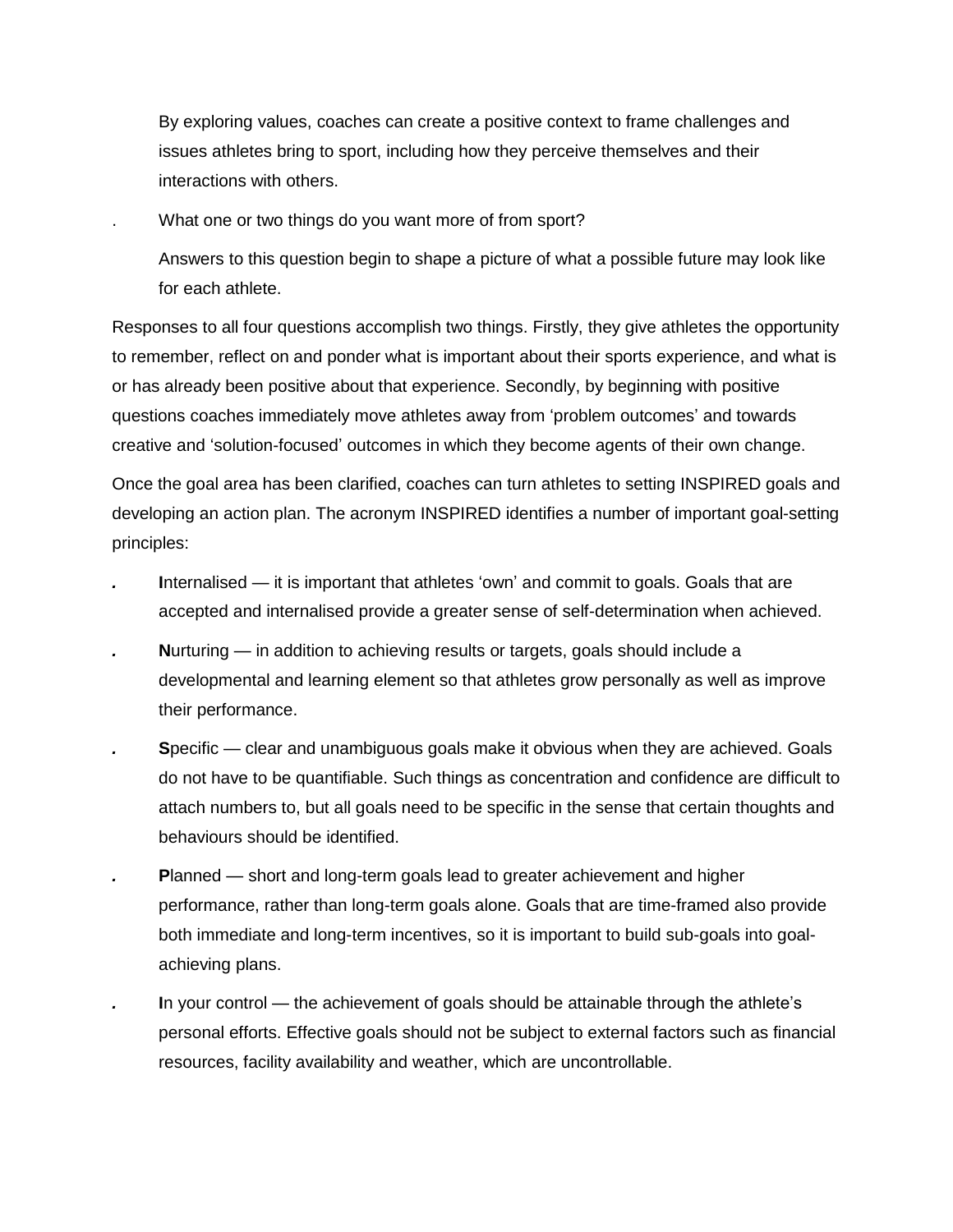- *.* **R**eviewed regularly regular reviews of progress towards long-term goals and a flexible attitude regarding setbacks and uncontrollable events should be part of the planning process. An image of a staircase with the ultimate goal at the top helps promote a focus on the present, as well as longer-term commitment and persistence.
- **Energising goals should excite and energise athletes as well as produce a great sense** of accomplishment when they are achieved.
- **Documented 'Ink it, don't just think it!' Documenting goals in some form and recording** progress towards them in effect produces a written contract with oneself. Ideally goals should be constantly visible in a diary or log book, as well as on fridge doors or bedroom walls (adapted from Jones and Moorhouse 2007).

#### **Case study**

Barb decided that she would set goals to improve her swimming so that she could win her age group (over 40s) 100-metre breaststroke in the winter carnival in four months time. She knew, of course, that she was not completely in control of this outcome goal in that she had to beat seven other swimmers who were regarded by the coaches as 'rapid improvers', and also capable of swimming much faster than their present times. So she set a performance goal that she could totally control — she thought that a time of 1 minute 15 seconds or better would be good enough to win. Subsequently she geared all of her training and practice towards swimming this time and 'staircased' her progress in terms of various times and milestones that were required along the four-month journey.

These 'steps on the staircase' provided her with a sense of sustained motivation, self-belief and achievement as she monitored her progress towards her ultimate goal. To achieve the performance goal, however, she needed to set underlying process goals such as her reaction to the starting signal, her starting dive technique, her turn, and holding her technique during the last 20 metres of the race, which is when sprinters become fatigued and slow down as they lose their form. In addition to her overall breaststroke technique, these features of her race plan were practised over and over during training. As it turned out, coming into the last few metres of the race in fourth place, Barb finished with technique in tact and passed her three opponents to win narrowly.

When setting goals, coaches can focus on different skill areas. For example, athletes can set goals to improve technical, tactical, physical, mental, behavioural and environmental skills. Technical skills refer to the techniques required to play any sport; tactical skills are those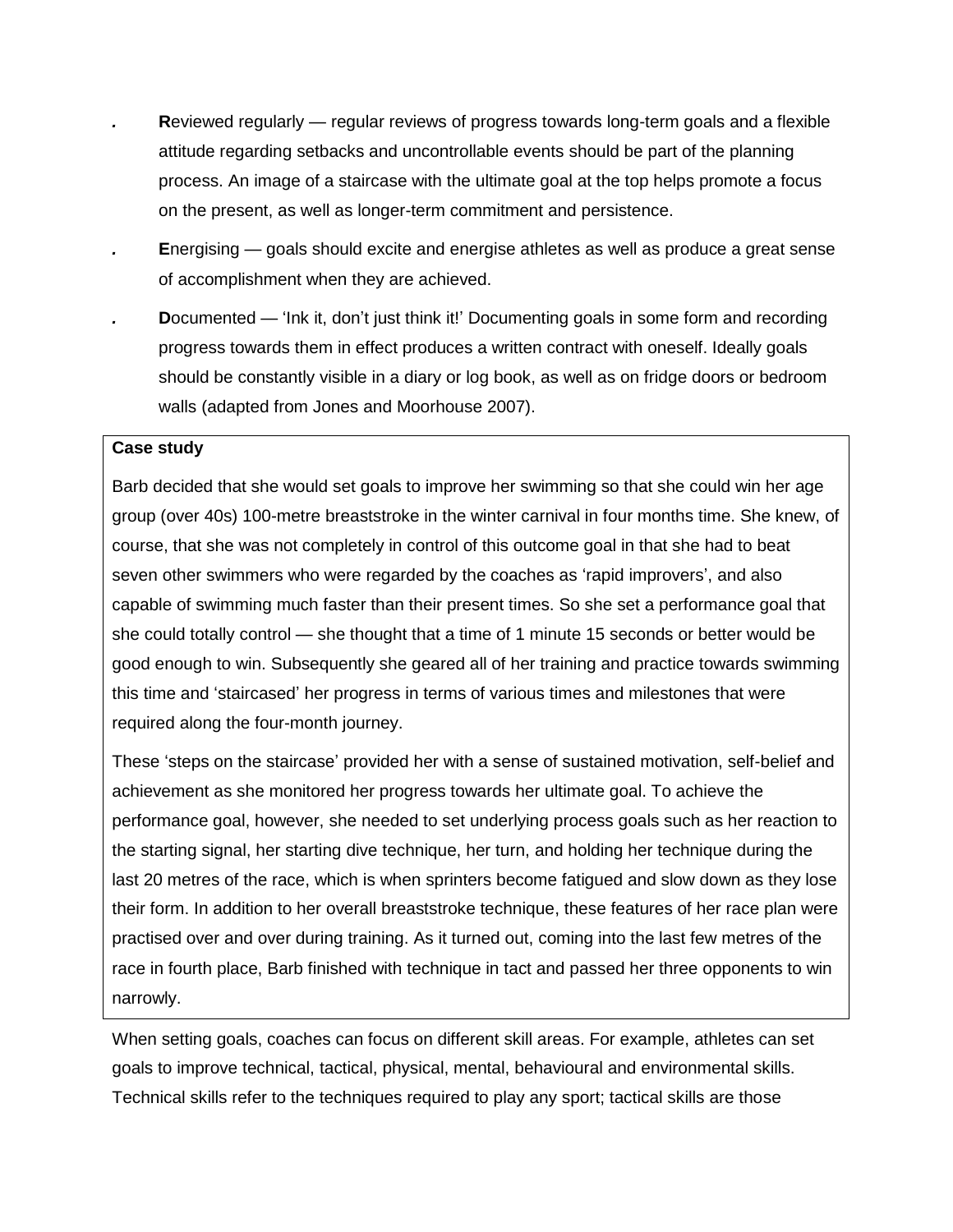associated with strategy and decision-making; physical skills relate to improving health and fitness (for example, strength, speed, power, agility and endurance); mental skills include concentration, imagery and confidence; behavioural skills include teamwork, leadership, time management, diet, attitude and enthusiasm; finally, environmental skills relate to sport–work– life balance, personal and spiritual growth, and physical (home) environment.

A key factor in setting goals in any of the above areas is making sure different types of goals are aligned towards the same ends. To ensure this happens, coaches need to teach athletes three types of goals — outcome, performance and process goals:

- . Outcome goals relate to results and usually comparisons of some kind with others (for example, winning a 200-metre race).
- . Performance goals refer to the numbers such as times, distances and points required to achieve the outcomes, independent of other performers (for example, running 200 metres in a specific time).
- . Process goals are the controllable behaviours required to deliver performance goals, such as tactics and strategy, as well as attitude and thinking processes (for example, exploding out the blocks, running the bend hard).

The following table provides an example of aligning outcome goals with performance and process goals.

| <b>Goal type</b> | Long jump                                                                 | Swimming                                            | <b>Football</b>                                              |
|------------------|---------------------------------------------------------------------------|-----------------------------------------------------|--------------------------------------------------------------|
| Outcome goal     | Win age-group final                                                       | Make swim team                                      | Voted most-improved player                                   |
| Performance goal | Jump a personal best<br>(for example, six<br>metres)                      | Reduce times in all<br>strokes by five<br>seconds   | Outperform opposition player<br>in 70 per cent of matches    |
| Process goal     | Drive arms in run-up<br>High knee lift<br>Reach long in the<br>jump phase | Improve my turns<br>Hold technique when<br>fatigued | Confident and focused under<br>pressure<br>Exploit my vision |

### **Table 12.1: Examples of goal types**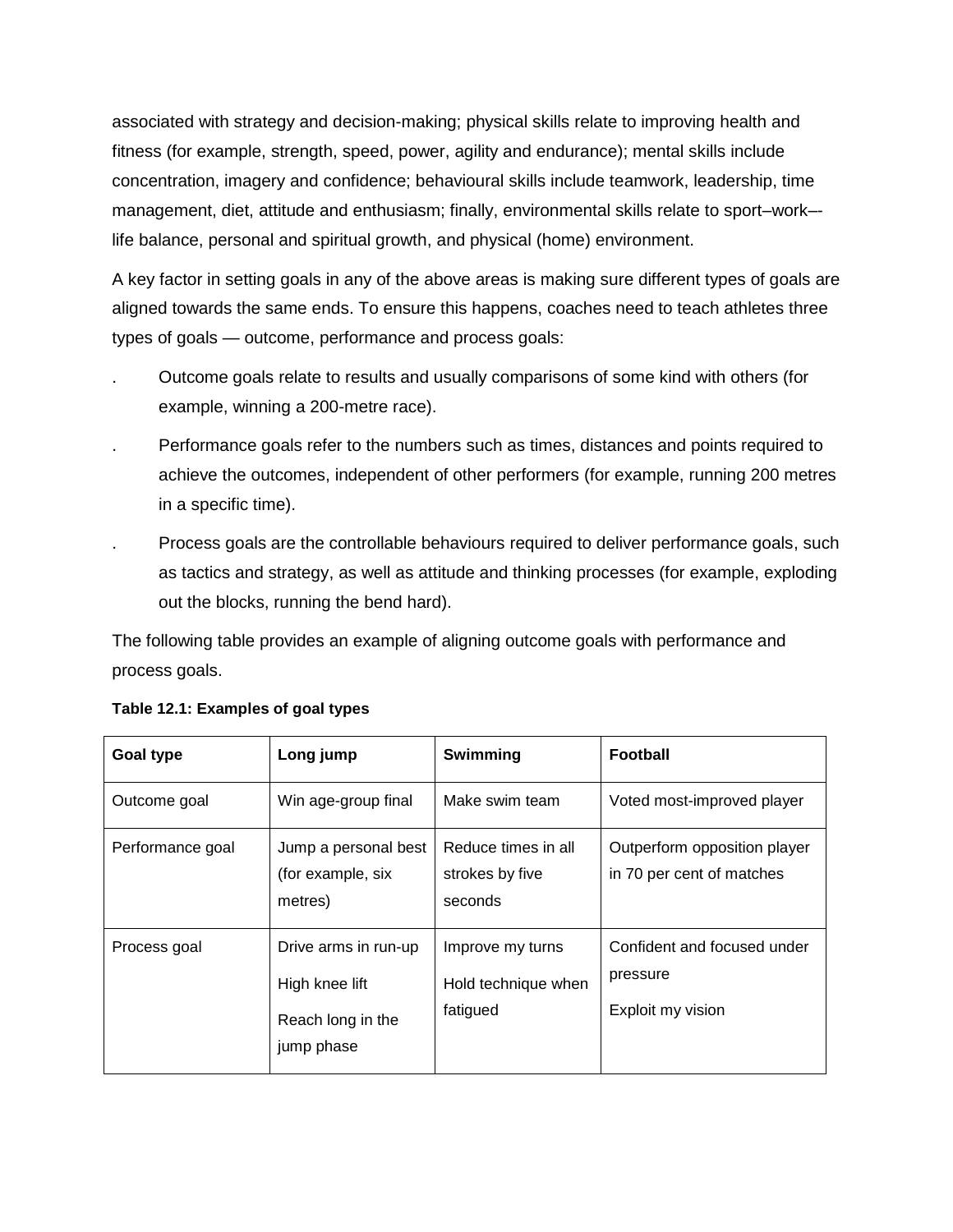### **Appreciative and solution-focused coaching questions**

During discussions on goals, coaches can enhance their athletes' self-management and selfregulation skills using the following types of questions:

#### **. Goal clarification**

Athlete: 'I want to improve my concentration skills.'

Coach: 'Great, so what does good concentration mean to you?'

#### **. Dealing with resistance**

Athlete: '... but I couldn't do all that goal-setting stuff!'

Coach: 'Okay, so which bits could you do?'

Athlete: 'I really hate training and practising.'

Coach: 'I hear that. Which parts of training and practising are less unpleasant for you?'

#### **. Language that moves athletes forward**

Athlete: 'I just don't see the point in continuing. I don't feel I'm getting anywhere.'

Coach: 'So, you'd like a better sense of purpose and direction? What would give you that?'

### **Arousal and anxiety control skills**

Arousal can be described as a general physiological and mental state varying on a continuum from deep sleep to intense excitement. Low arousal is when we are bored or relaxed; high arousal is when we are excited or angry, so a state of high or low arousal is not in itself necessarily a pleasant or unpleasant experience. Anxiety, on the other hand, is by definition an unpleasant sensation. It is often described as a negative emotional state with feelings such as fear, worry and apprehension, and is basically an unpleasant state of high arousal. However, it should be pointed out that fear and anxiety are not all bad in sport. Some apprehension is good to combat complacency. Fearful thoughts or images produce a stress ('fight or flight') response, which is simply nature's way of preparing us to defend ourselves against potential harm and danger. However, the stress response (fear) need not be the end product every time. The term 'intensity' is recommended over both arousal and anxiety because all coaches and athletes recognise that intensity has positive associations with sport performances.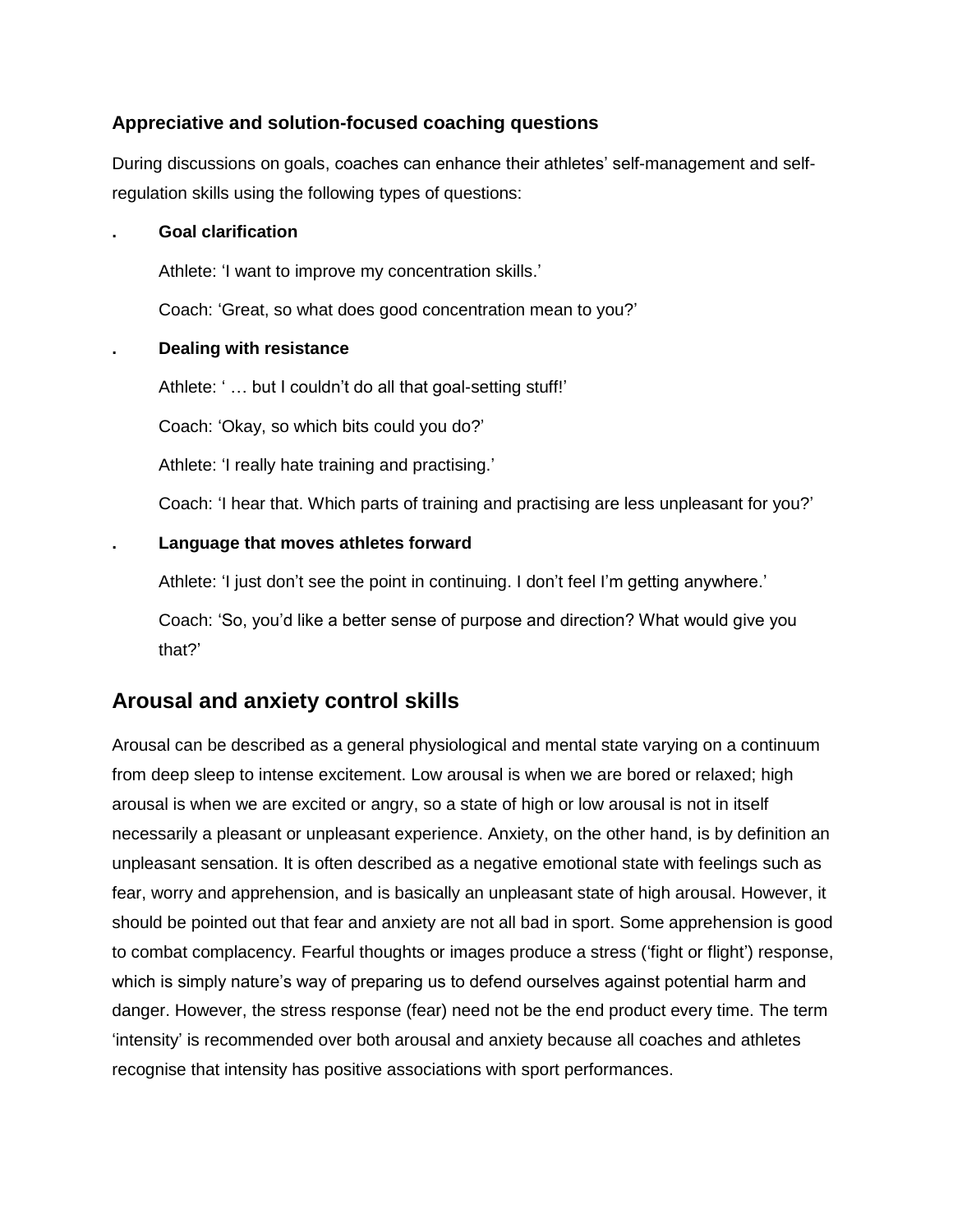Intensity can range from very low (relaxed, calm) to extremely high (charged, pumped) and can be experienced positively, leading to improved confidence, motivation, stamina and strength, and negatively, leading to extreme nervousness, muscle tension and loss of confidence. It is important that coaches teach athletes how to maintain and control their intensity, because it can dictate how they will perform in training and competition, and how they experience sport in general.

Over-intensity is usually caused by a belief that some upcoming event is stressful, when actually it is the athlete's interpretation of the event, not the event itself, that makes it threatening. Their belief triggers physical (extreme muscle tension, stomach butterflies, shaking muscles, difficulty breathing or excessive perspiration), mental (negative self-talk or narrowed attention) and emotional (fear, anger or frustration) symptoms associated with poor performance. Other causes of over-intensity among athletes include lack of confidence or belief in their ability, and both internal (negative thoughts about past failures and outcomes) and external (expectations of significant others such as parents and friends) distractions.

Under-intensity is also caused by an interaction of how athletes perceive themselves and how they will perform in certain situations. Typical causes include over-confidence (win easily), perceived lack of importance, low motivation (lack of interest) and physical symptoms (fatigue, sleep difficulties).

#### **Case study**

Andy is a 20-year-old cross country skier who has developed several approaches to dealing with his stress levels and symptoms. He reads books, does crosswords or listens to music in the lead-up to competition — all internal things to take his mind away from the upcoming game and to a 'different place'. He consciously moves away from nervous people and never hangs out with team-mates and coaches who cannot seem to cope. He picks symptoms in others that give away their stress levels, such as talking too quickly and yelling. When he cannot avoid seeing uptight coaches, he asks to see them at least 90 minutes ahead of the start and insists on making that time the only time they can meet.

Andy still finds the 30 minutes before races the hardest to deal with because everyone seems quite gladiatorial. He is aware of his breathing becoming quicker and his shoulder muscles tensing up. So he has learnt and practised ways of dealing with that (for example, breathing exercises, basic meditative and muscular relaxation techniques, and listening to music). He has also learnt to challenge the 'negative voice' in his head with humour, by imagining two men, one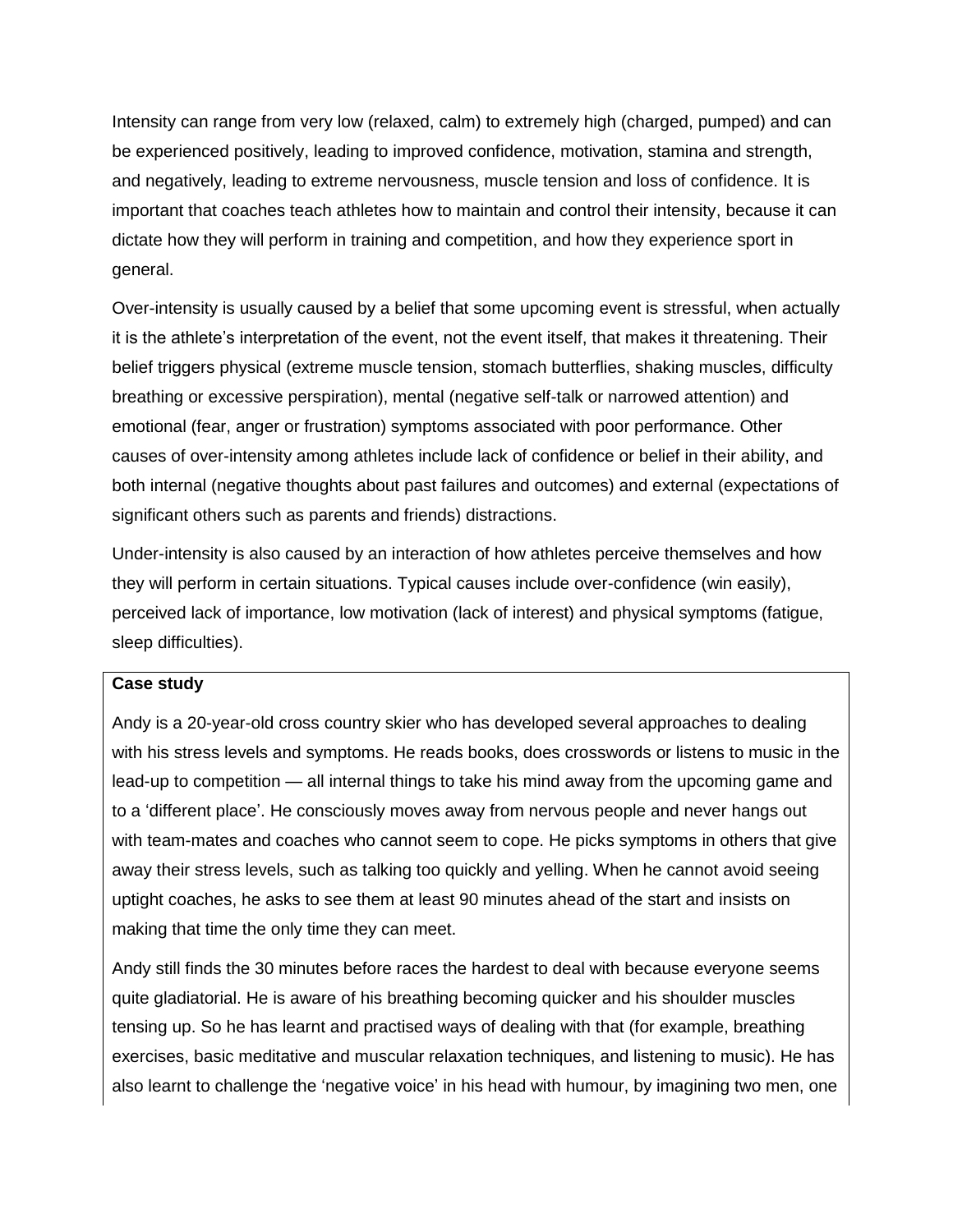on either shoulder, and the positive one holding a huge megaphone drowning out the pessimistic and unhelpful suggestions of the other.

Coaches can teach athletes how to identify optimal intensity, which is personal for each athlete, by asking them to reflect on previous successful and unsuccessful experiences, as illustrated in the following table.

#### **Table 12.2: Intensity identification**

Indicate the physical, emotional, mental and behavioural responses related to your best (optimal intensity) and worst (over or under intensity) experiences in sport. Discuss these findings with your coach.

| <b>Intensity factors</b> | <b>Best performance (optimal</b><br>intensity). 'Do more of this<br>,<br>$\cdots$ | Worst performance (over or under<br>intensity). 'Do less of this ' |
|--------------------------|-----------------------------------------------------------------------------------|--------------------------------------------------------------------|
| Physical feelings        |                                                                                   |                                                                    |
| Emotions                 |                                                                                   |                                                                    |
| Thoughts                 |                                                                                   |                                                                    |
| <b>Behaviours</b>        |                                                                                   |                                                                    |

A common issue that arises is how to get athletes to maintain their optimal intensity and stay in the 'zone' when things are going well. Coaches can explain that some athletes snap themselves out of the zone simply because they lose their focus. By thinking 'I'm playing well — why?' or 'I should win' or 'When will I mess up?' the athlete's concentration shifts from the task at hand (for example, the next play) to, respectively, an evaluation of performance, or the expectation to continue it, or the negative consequences if it is not continued. Their focus, which was once on automatic and was absorbed in the moment, moves to a more evaluative one with demands placed on the future. 'Good thinking' in the zone and maintaining optimal intensity is about staying task-aware, enjoying each moment, being patient and trusting performance routines developed at practice.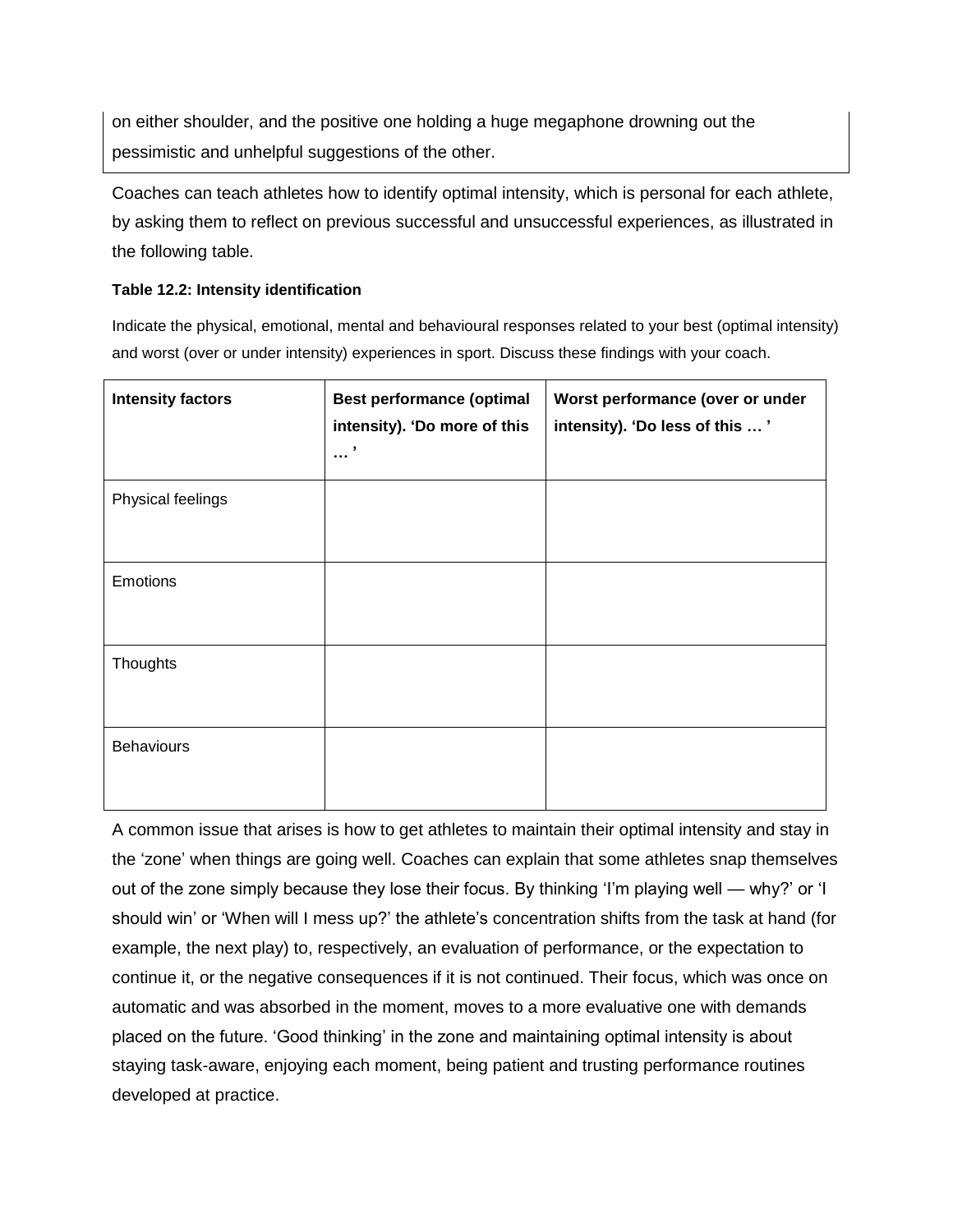### **Appreciative and solution-focused coaching questions**

Coaches can use the following questions to discover what causes their athlete pressure and anxiety, and to encourage the athlete to tell about a time when they successfully turned that pressure and anxiety into performance.

- . 'What was the situation? What did you do?'
- . 'How did you feel as you did this?'
- . 'What were the benefits to you and to others?'

## **Mental imagery**

While all athletes imagine themselves performing in their sport — scoring a goal or serving an ace at match point — they may not know how to get the most benefit from using imagery. Mental imagery is a process of internalised (non-physical) rehearsal of an athletic experience involving multi-sensory representations. It can involve sight, sound, touch, movement, smell and taste, as well as emotions, thoughts and actions. The purpose is to reproduce an athlete's experience so accurately that they feel as if they are actually performing. The real value of this mental skill lies in its use of structured imagery scripts, which provide the 'stage' on which the imagery is acted out. Scripts are detailed training and competition scenarios that athletes prepare before imagery begins, and which they use to guide them in the actual settings where performance occurs.

Mental imagery influences sports performance on many levels. It can enhance physical skills (learning new skills, performance execution and error correction), perceptual skills (practising strategy and problem-solving), and mental skills (motivation, confidence, intensity, focus emotions, interpersonal and life skills, and injury rehabilitation). Mental imagery can be used to improve tactical and game skills, such as strategy development, strategy learning, strategy practice and problem-solving. Competition preparation skills, such as familiarisation with competition sites, mental warm-up and pre-performance routines, can also be enhanced through imagery. Imagery can improve coping skills when dealing with pain and injury, rehabilitation from injury, and recovering from heavy training loads. A useful framework for helping coaches maximise the application of mental imagery is termed PETTLEP.

**Physical — athletes should closely mirror the physical movements of their activity,** including use of relevant sport equipment.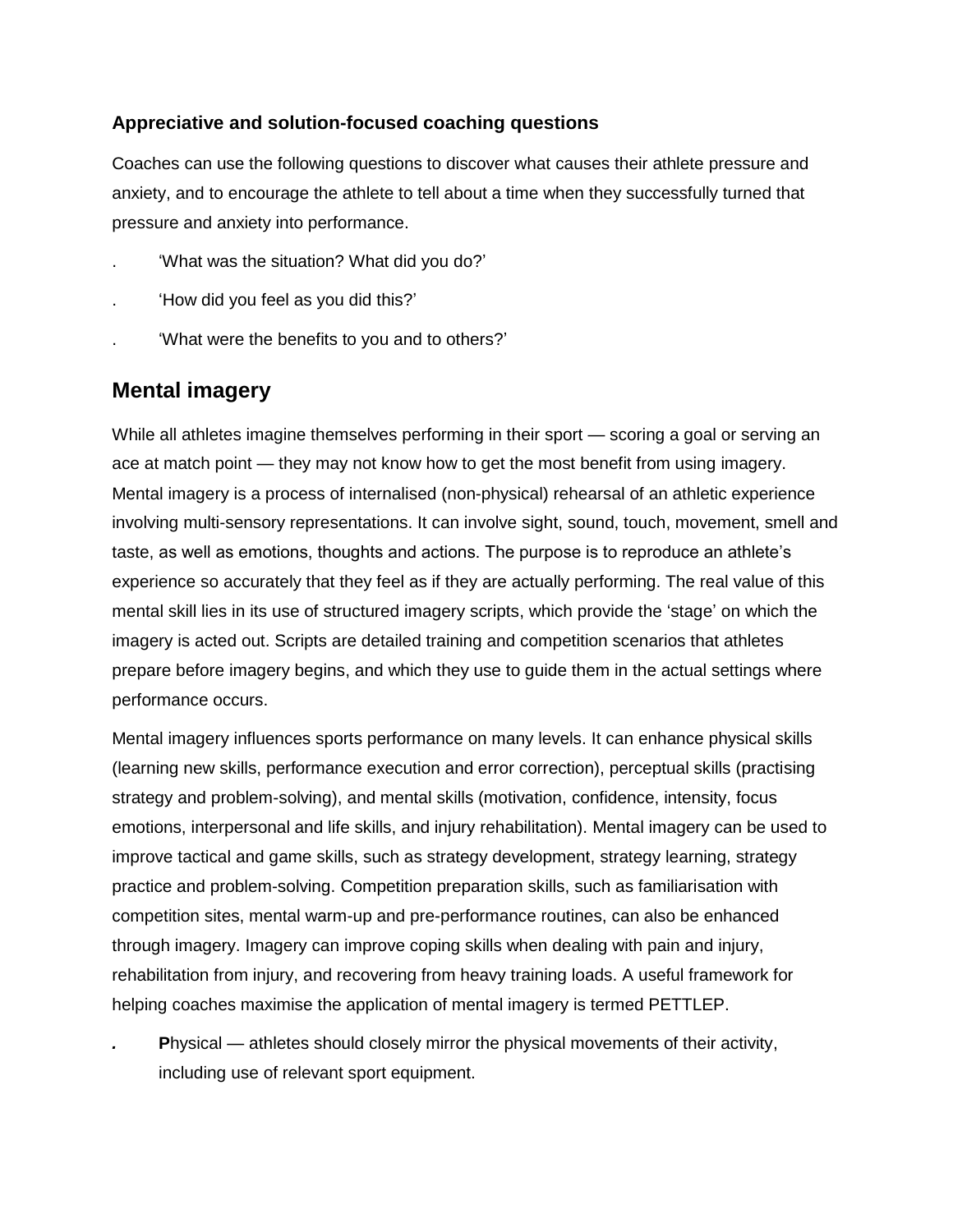- *.* **E**nvironment replication of actual performance settings is essential.
- **Task** skills that depend on 'form' would benefit from an external imagery perspective (seeing oneself as if on television), as opposed to an internal perspective (imagining being inside your own body and experiencing all sensations expected from actual activity), which would be more appropriate for skills involving 'feel'.
- **T**iming real or actual performance time is associated with both enhanced performance and timing of performance.
- **Learning an external perspective may be more useful in early learning where visual** perspective is helpful. However, later learning will benefit from an internal perspective emphasising kinesthetic feelings once the athlete has become familiar with the basic skills and movement sensations.
- **E**motion similar emotional reactions as those experienced in actual performance are encouraged.
- **Perspective skills that are more cognitively based (for example, making decisions on** club and shot selection in golf or passing options in Australian football) may benefit more from internal imagery, whereas more technically focused skills (for example, tennis serve or dismounts in gymnastics) may profit most from external imagery (Holmes and Collins 2001).

### **Case study**

Mario talked with his coach about his strengths and weaknesses as an under-19 cricketer. He identified that his performance as a fast bowler was often negatively affected by anger. Inaccurate deliveries, no bowling and especially poor umpiring decisions frequently triggered his anger and a loss of focus during games. Mario was also aware that he became more emotional the longer he bowled off his long run-up and when he reached fatigue. So his coach helped him design a refocusing imagery program in which he saw himself dealing with each of the above scenarios in turn.

Several imagery scripts were developed incorporating imagery triggers so he could mentally practise emotional control and refocusing. His emotional control script for dealing with bad umpiring followed: 'That was an interesting call … deep breath … squeeze the ball … let the anger swell up from my toes to both legs, all the way through my trunk, then flowing down each arm until I feel the hot emotions burst out of my fingers … squeeze all that anger into the ball as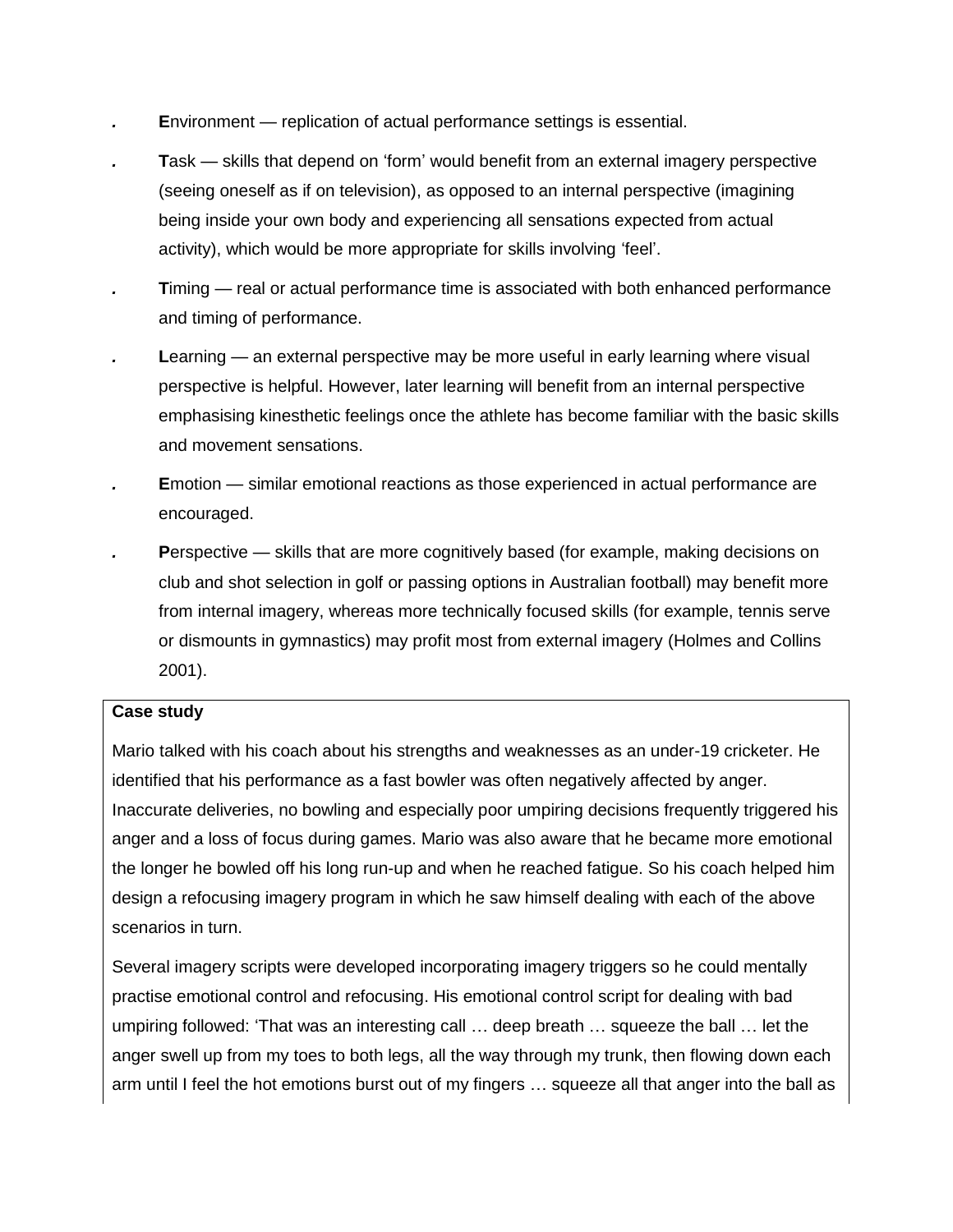I return to the top of my mark … deep breaths … relax my hands … pause … next delivery, see and feel what I have to do to bowl well … commit to that image … let's go!'

Mario was able to use his imagery scripts to practise emotional control and refocus skills and, although his anger never totally disappeared, he became much more consistent in dealing with these and other negative events during games.

The following table summarises critical moments to use imagery.

| When                                 | <b>Critical moment</b>                 | <b>Purpose</b>                                                                                                                                                                                                                               |
|--------------------------------------|----------------------------------------|----------------------------------------------------------------------------------------------------------------------------------------------------------------------------------------------------------------------------------------------|
| Before, during and after<br>practice | Performance rehearsal                  | To rehearse skill learning and<br>performance                                                                                                                                                                                                |
| Before competition                   | Quick preview                          | To provide relaxing images, repetition<br>of simple and advanced skills,<br>competition strategies, past<br>successes                                                                                                                        |
| During competition                   | Competition preview<br>Instant imagery | To provide an example of actual skill<br>execution, strategies and plays<br>To rehearse action movement and<br>events before they occur<br>To imagine the feeling of a movement<br>or play after successful execution<br>To commit to memory |
|                                      |                                        | To identify or correct an error                                                                                                                                                                                                              |
| After competition                    | Competition review                     | To evaluate good and bad aspects of<br>performance after a competition<br>To assist in planning training<br>To reward good performance                                                                                                       |

| Table 12.3: Critical moments to use mental imagery |  |
|----------------------------------------------------|--|
|----------------------------------------------------|--|

Adapted from Taylor and Wilson 2005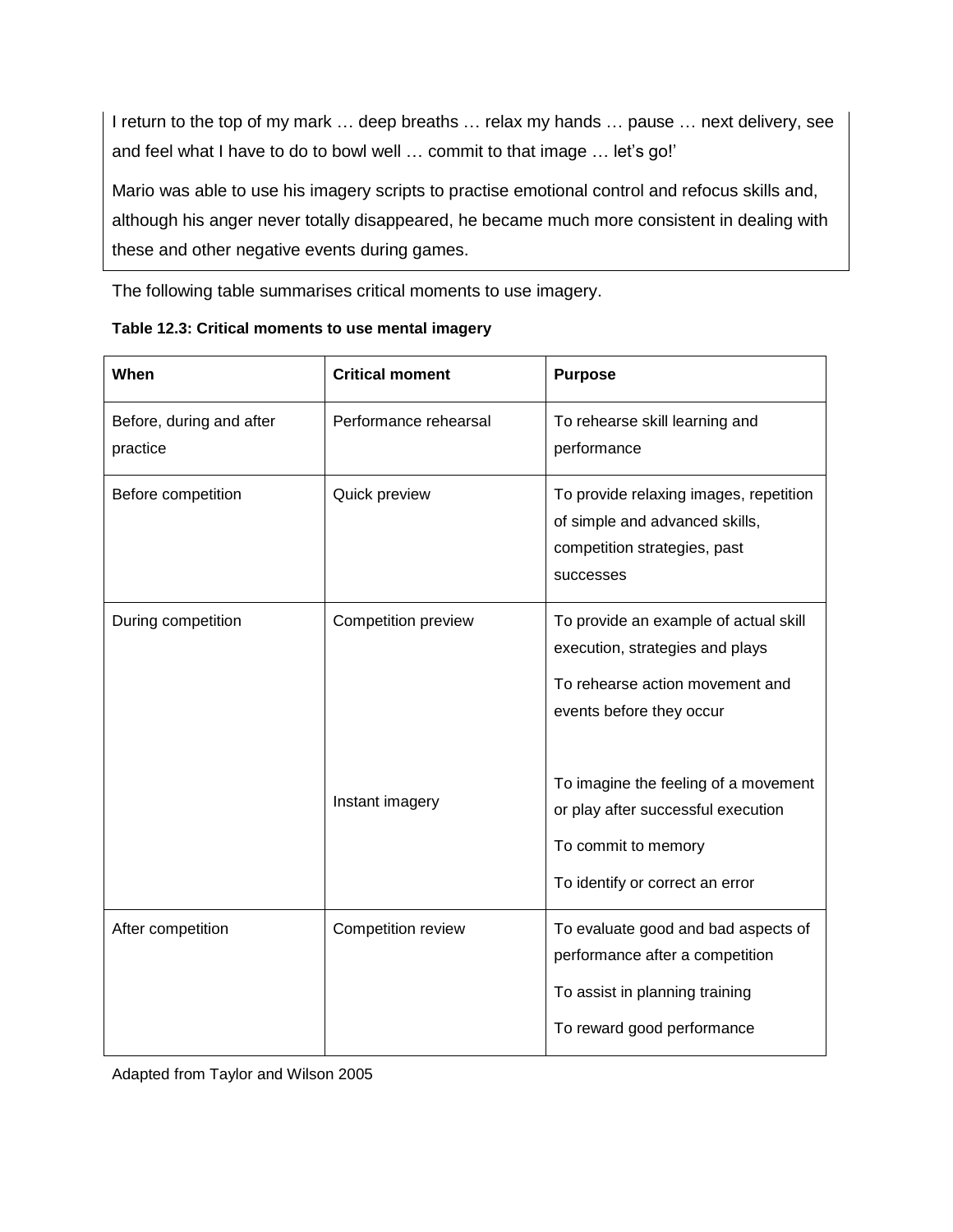The following table illustrates an example of an imagery script for an axel jump in figure skating.

| List basic skill components                                                                                                       | Add details (for example,<br>action or mood words)                                                         | <b>Refine script using stimulating</b><br>sentences                                      |
|-----------------------------------------------------------------------------------------------------------------------------------|------------------------------------------------------------------------------------------------------------|------------------------------------------------------------------------------------------|
| Begin by watching a skilled<br>skater (live or on video)<br>perform an axel several times                                         | Close your eyes and put<br>yourself in the skater's body                                                   | Imagine what the timing and<br>movements feel like                                       |
| Exhale and sit into the take-<br>off in a proper take-off<br>position                                                             | When setting up the jump,<br>take a deep breath and<br>exhale. Focus on feeling<br>balanced                | Imagine the power in the breath and<br>how balanced you feel                             |
| Kick a goal! Explode the free<br>leg through as in kicking a<br>ball                                                              | As you enter the jump,<br>concentrate on sitting into the<br>entry and exploding on the<br>take-off        | Imagine how strong your take off<br>movements are as you kick through<br>and fly upwards |
| Step up, land backwards.<br>Shift weight to the free leg as<br>if stepping up onto a step<br>and landing on the step<br>backwards | The jump happens quickly so<br>try to re-create the imaged<br>feeling and timing of<br>performing the jump | See and feel yourself turning in the<br>air effortlessly                                 |
| 'Soft and hold'. Landing<br>motion should be soft and<br>the landing position held                                                | On the landing use the<br>triggers 'soft' and 'hold' to<br>achieve the proper landing<br>position          | Imagine how lightly and how solidly<br>balanced you land                                 |

**Table 12.4: Mental imagery script for an axel jump**

Adapted from Vealey and Greenleaf 2006

# **Motivational strategies**

Motivation is the driving force behind athlete behaviour and involves the three central components of:

. direction — choosing to participate in particular sports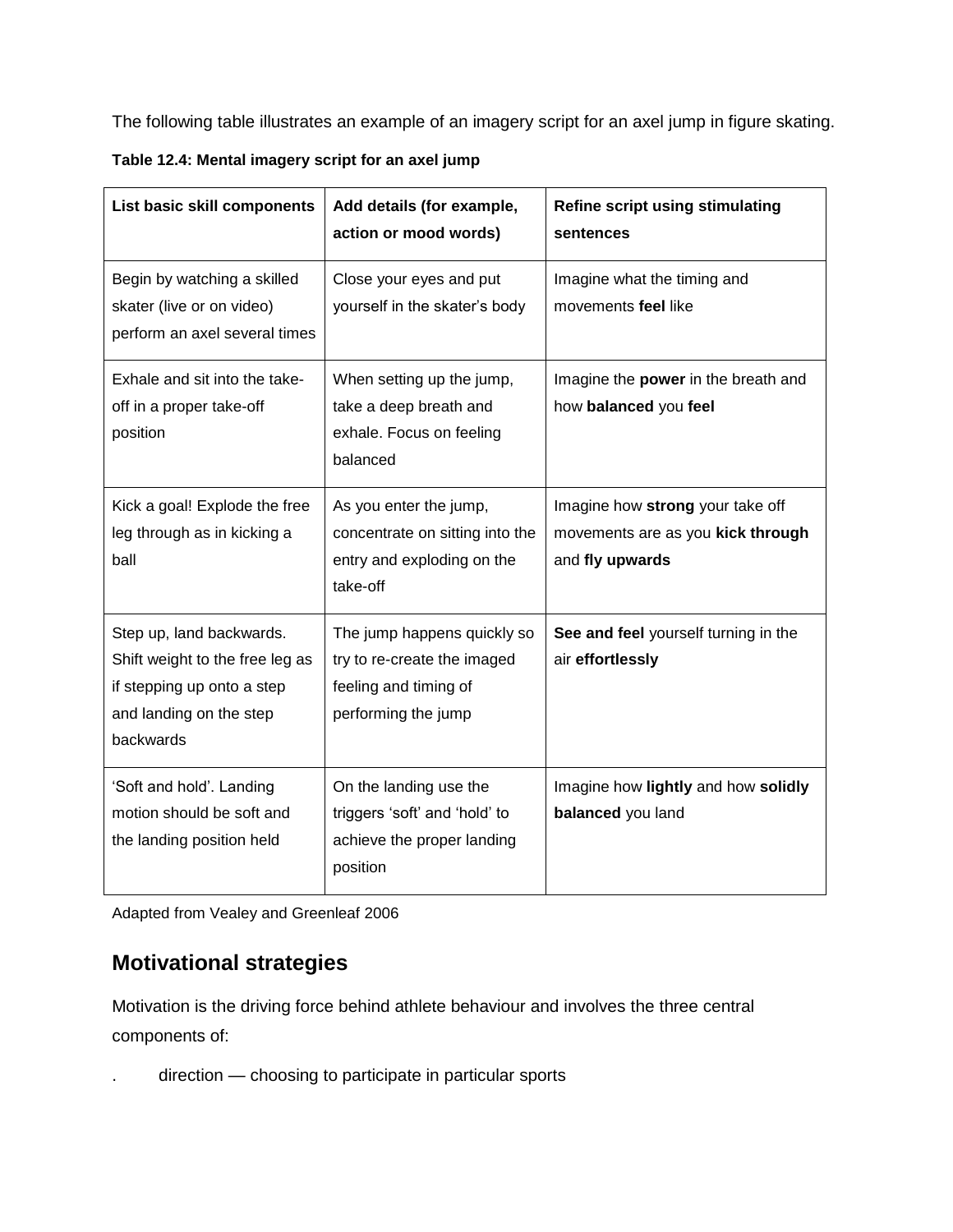- . intensity the amount of effort athletes are willing to expend
- . persistence continual effort over time, especially in the face of obstacles.

However, what is most important for coaches to learn in terms of explaining athlete behaviour is the basic distinction between external and internal motivation.

External motivation refers to performing for incentives such as money, trophies and to please others. Internal motivation, on the other hand, refers to doing an activity for the inherent satisfaction of the activity itself, or simply because you enjoy it. A strong emphasis and focus on participating in sport to attain internal aspirations, such as personal growth and development, is associated with high self-esteem and lower depression and anxiety. Placing a strong emphasis and focus on external aspirations, such as wealth and approval of others, is associated with lower self-esteem and higher depression and anxiety. Most importantly, compared to externally motivated athletes, internally motivated athletes have more interest, excitement and confidence, which in turn leads to greater persistence, energy, creativity and wellbeing, as well as performance.

For internal motivation to be maintained and enhanced it is necessary to satisfy three basic psychological needs that are essential for athlete health and wellbeing:

- . competence a feeling of mastery and accomplishment
- . autonomy a sense of being in control so that behaviour and participation in sport is self-determined
- . relatedness a sense of belonging and security.

Consequently, threats to internal motivation that coaches and athletes need to be aware of include:

- . perceptions of feedback that is negative and indicating a lack of competence
- . overvaluing rewards (for example, trophies and medals) so that they become major drivers for participation
- . being constantly driven by directions and goals imposed by others (for example, parents, coaches)
- . being unable to establish a secure relational base or sense of attachment to others, the team and sport organisation generally.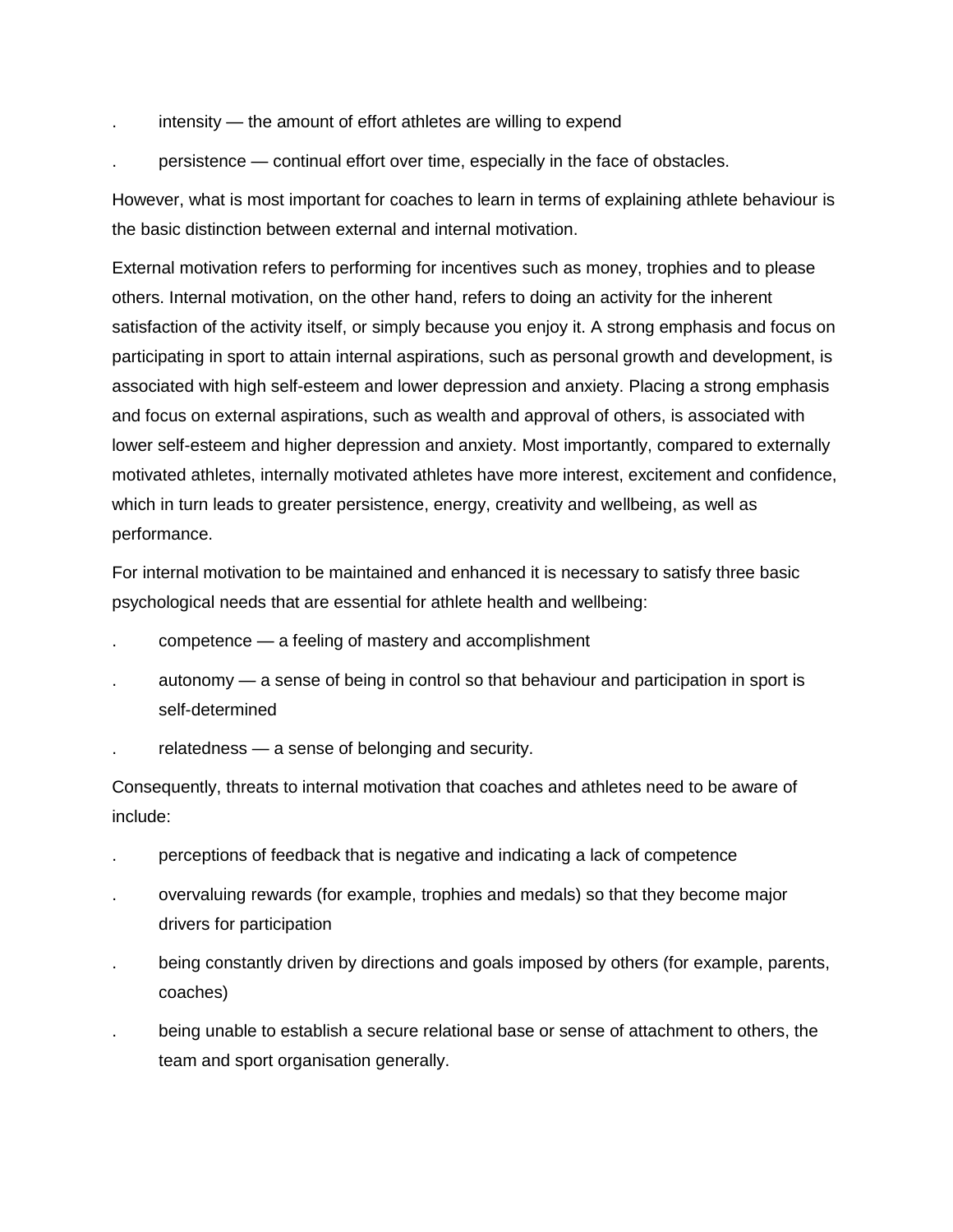Coaches therefore need to maintain and enhance internal motivation among athletes by finding ways of helping them feel competent in what they do, providing opportunities for athletes to exercise choice over their behaviour, and facilitating an inclusive, cooperative and supportive sporting environment.

Coaches can also optimise motivation by ensuring that the following characteristics of a positive sport environment are present:

- . Since motivation is about what athletes want to do, not what they are trying to get away from, an approach rather than avoidance culture needs to be promoted.
- Athletes need to be encouraged to make things happen, not wait for things to happen be active rather than passive.
- . Athletes satisfying their own needs first before satisfying the needs of others is important — doing things for themselves first, then for others.
- . Motivating experiences are always about enjoyment, not desperation, so events and opportunities need to be positive rather than negative.
- . An internal focus on personal pride, enjoyment, interest and satisfaction derived from achievement is paramount, as opposed to external rewards received by simply being successful. Even where athletes are driven by external rewards they should look to achieve personal choice (autonomy) over their own behaviour as much as possible. This characteristic, self-determination, is also an aspect of effective goal setting.

There are some distractions that sabotage motivation, effort and commitment, and athletes could be made aware of them. They include:

- . Impatience with improvement probably the number-one form of sabotage. Some athletes want a quick fix, something that works immediately, and if it does not work fast, they are prone to throw it away and not try it again. This is why athletes sometimes jump from one coach to the next looking for the quick fix.
- . Rationalisations that sabotage success rationalisations are excuses people use to avoid doing something. Athletes sometimes rationalise or justify why they should not go practice, take regular lessons, or work on their mental game. Some golfers, for example, think they will be ready to improve mentally when they are finished working on their swing. When are golfers ever finished working on their swing?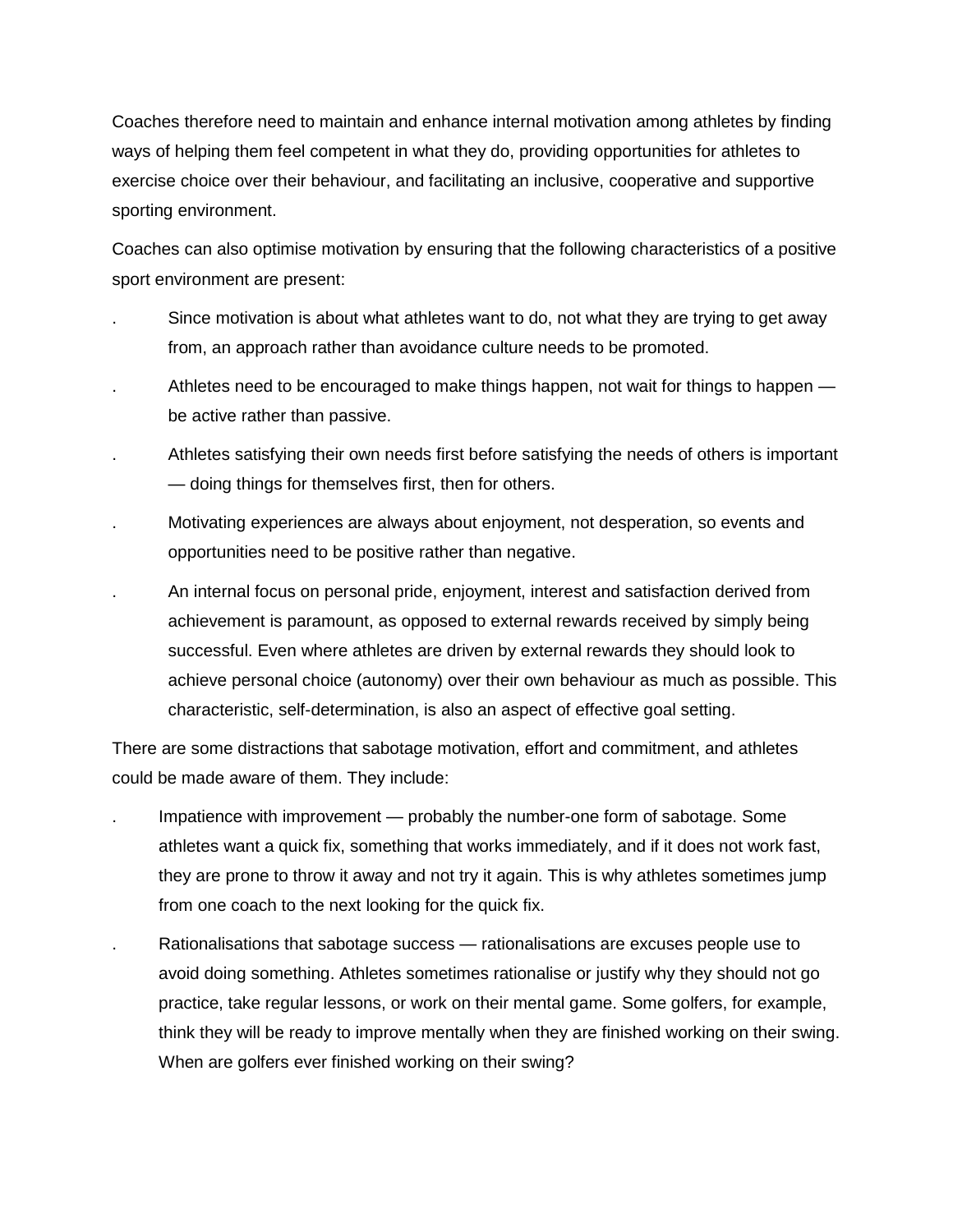- . Fear of trying and not succeeding perhaps athletes are afraid of going after their dream and not succeeding. There are no guarantees that if they work harder and put all their energy into getting better, their game will improve. But some athletes cannot stomach the fear of not reaching their goals if they give it their all, so they do not.
- Distractions by others do others distract athletes from their mission? Do their friends ask them to party every night? Are others giving them advice that contradicts their coach's advice? If yes, then the athletes should consider a change in input/support network.
- . Overload syndrome some athletes actually sabotage their commitment to getting better by listening to every instructor and guru, and trying to integrate everything anyone has ever said about their sport. These athletes usually end up more confused, wondering why they are not playing better, and then give up trying.
- . Overtraining syndrome training too much can also cause athletes to spin their wheels, because they are mentally and physically exhausted and are bothered by nagging injuries. The body needs rest and the mind need a break occasionally.
- Know-it-all syndrome if athletes are 'know it alls,' then others, even experts, cannot help them with their commitment. 'Know it alls' are not teachable because they believe they already have the information to be successful.

When dealing with athletes who are negative thinkers, coaches can help them change their selftalk. The goal is to abolish negative, defeatist statements and use more positive, productive ones. Athletes do have a choice in this matter and have control over their self-talk or inner dialogue. Here are a few examples of a golfer's defeatist self-statements and a corresponding productive self-statement:

| Defeatist self-talk                             | <b>Productive self-talk</b>       |
|-------------------------------------------------|-----------------------------------|
| 'Great front nine, now don't blow it.'          | 'Keep this round going strong.'   |
| 'Play it safe so you don't lose the lead.'      | 'Play your game and bury him.'    |
| 'Don't hook it left out of bounds.'             | 'My target is over there.'        |
| 'He's got me again, I always lose to this guy.' | 'Three holes left, I'll recover.' |
| 'I'm never going to break 80.'                  | 'I can't wait until I break 80.'  |

The issue for some coaches is that they coach athletes who are over-motivated. Over-motivated athletes illustrate extremes of effort, determination and work ethic, are too goal-oriented and are perfectionist about performance. Because of this, they can easily become stale and burnt out,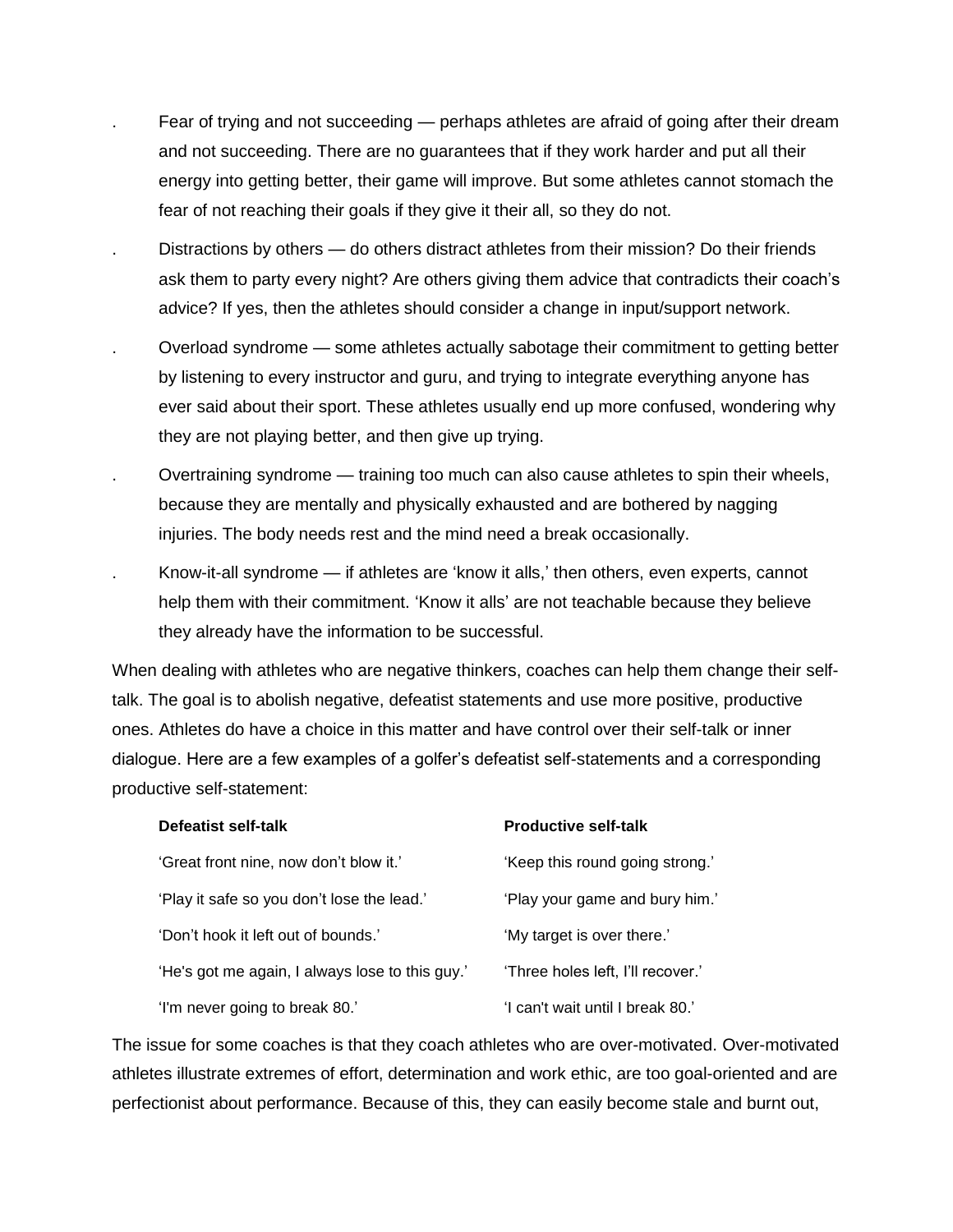anxious in competition, can over-analyse and try too hard to play well, and because they generally work so hard they can become afraid of failure. Some advice coaches can provide to these athletes includes:

- . stay in the present focus more on the process of playing the game, not the final score
- set out to have more fun, not winning/achieving focus on the joy of just playing sport
- time out take breaks in practice/play to refresh and be aware of over-practice syndrome
- . do not dwell on mistakes perfectionist thinking does not let you enjoy anything
- . give yourself permission to make mistakes you will never play any game perfectly
- be patient with yourself (and others) and give improvements time to occur.

# **Dealing with winning and losing**

Coaches can better comprehend how athletes deal with winning and losing by understanding the different ways both coaches and athletes approach and think about achievement situations. For example, consider Archie, a 16-year-old tennis player who has been competing for eight years. He approaches each tournament from the perspective of doing his best, having fun and learning. His focus appears to be on self-improvement and working hard as opposed to defeating opponents. On the other hand, Mary, a 16-year-old gymnast, also with eight years experience, is a highly competitive person and becomes distraught if she does not out-perform her competitors. Winning appears to mean everything to her and she commented recently that as long as she wins she does not care how well she actually performs.

In terms of achievement, Archie would be described as having a **task goal orientation** because he seems more interested in mastery and getting better today at tasks than he was a week ago. Mary could be described as having an **ego goal orientation** because she seems more interested in outperforming others as opposed to self-improvement. Unlike Archie, who perceives himself to be high in ability if he gets better at tasks each day, Mary's perception of ability and self-confidence is tied to how she compares with others. While both athletes enjoy mastering tasks, Mary has become more aware of the consequences of social comparison and has developed a different goal orientation. Consequently, Mary is likely to be inconsolable if she does not win and oblivious to the lessons learnt about personal improvement when she does win.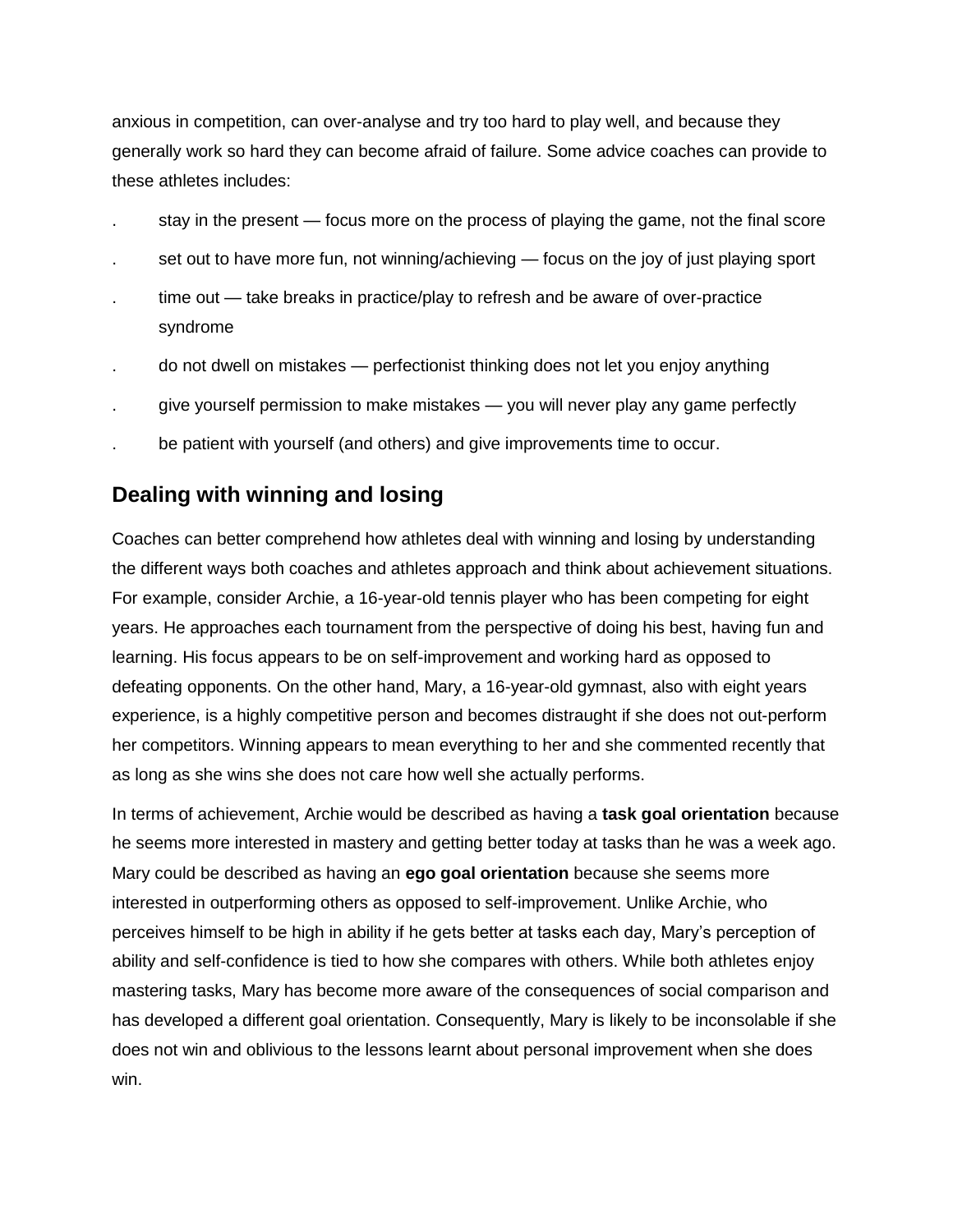When athletes fall short, and particularly those with ego-oriented dispositions, coaches should ask questions that help rebuild self-esteem*.* For example:

- Did you try your best to achieve your goals or try to stuff up?
- . Was your goal realistic given your preparation, available support, focus and quality of opposition?
- Was the outcome within or outside your control?
- . Is the outcome now within or outside your control?
- . Are there lessons you can extract from the experience that might help you now or in the future?
- . How best can you act on those lessons?

Coaches can also offer the following advice on finding emotional lifts when athletes feel emotionally down and out:

- Rest go to bed early, sleep in, take naps
- Spend time in silence silence relaxes
- Spend time in nature nature heals
- . Share time with positive-energy people
- . Avoid stressful people and situations
- . Do simple things that you enjoy
- . Reflect on your own recent performance (and others) for forthcoming performances.

In addition, the following three techniques can assist both coaches and athletes to deal with winning and losing, particularly when circumstances seem both unexpected and uncontrollable. The key to these circumstances is to regain composure quickly and to continue with minimal disruption towards desired goals.

#### *Technique 1: What ifs*

The 'what if' technique primarily involves identifying those things that could go wrong, although planning for what could go right is also helpful. Coaches and athletes work out responses to each 'what if' before they encounter it. This not negative thinking, it is thinking ahead — these 'what ifs' are going to happen sooner or later. By planning ahead about what they will say to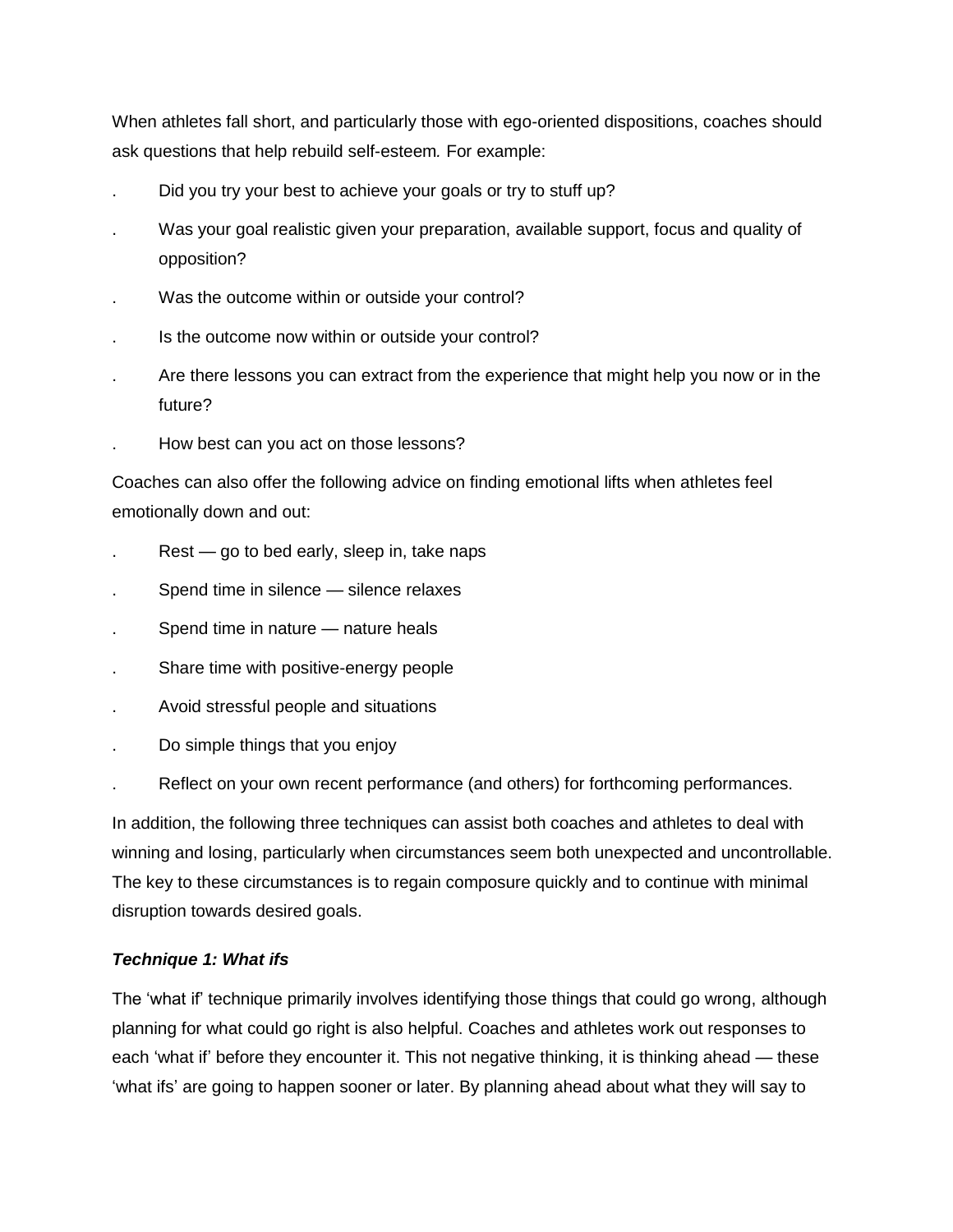themselves and how they will behave, athletes effectively remove the heat from the situation and reduce the pressure that can cause over-reactions and rash decision-making. For example:

- . 'What if … I stuff up and lose today?'
- . I will say to myself 'That's disappointing, but it wasn't all bad. What can I learn from this for next time?' then briefly rehearse/shadow the skills required, congratulate the opponent, smile, and adopt the attitude of 'get over it, move on'.

### *Technique 2: Simulations*

Simulations are simply adverse circumstances built into normal practice conditions that oblige coaches and athletes to practise responses to 'what ifs'. By providing a safe environment to learn and practise constructive and helpful responses to adversity, coaches and athletes become more prepared to deal with the real thing.

### *Technique 3: Mental rehearsal*

Mental rehearsal involves the athlete imagining themselves dealing with errors, mistakes or peak performances. It also helps coaches and athletes re-focus when actual events occur. This technique is especially effective and convenient because it can be practised frequently and uses different types of circumstances.

### **Appreciative and solution-focused coaching questions**

Sometimes unpredictable and uncontrollable adversity occurs and can either demoralise or discourage, or stimulate and challenge. Mentally tough and resilient athletes quickly regain energy and focus after setbacks, and seek out new direction for positive action. Sooner or later all athletes come to realise that setbacks can stimulate learning that sends them into the future even more capable than before. Athletes should think back on a time when they recovered rapidly from a disappointing setback.

- . Who was involved? What happened?
- . What internal and external factors enabled such a rapid recovery?
- . What permanent, positive changes did they experience as a result of this experience?
- . How can they apply what they learnt from that situation?
- . What first steps can they take towards recovery from recent disappointments and setbacks?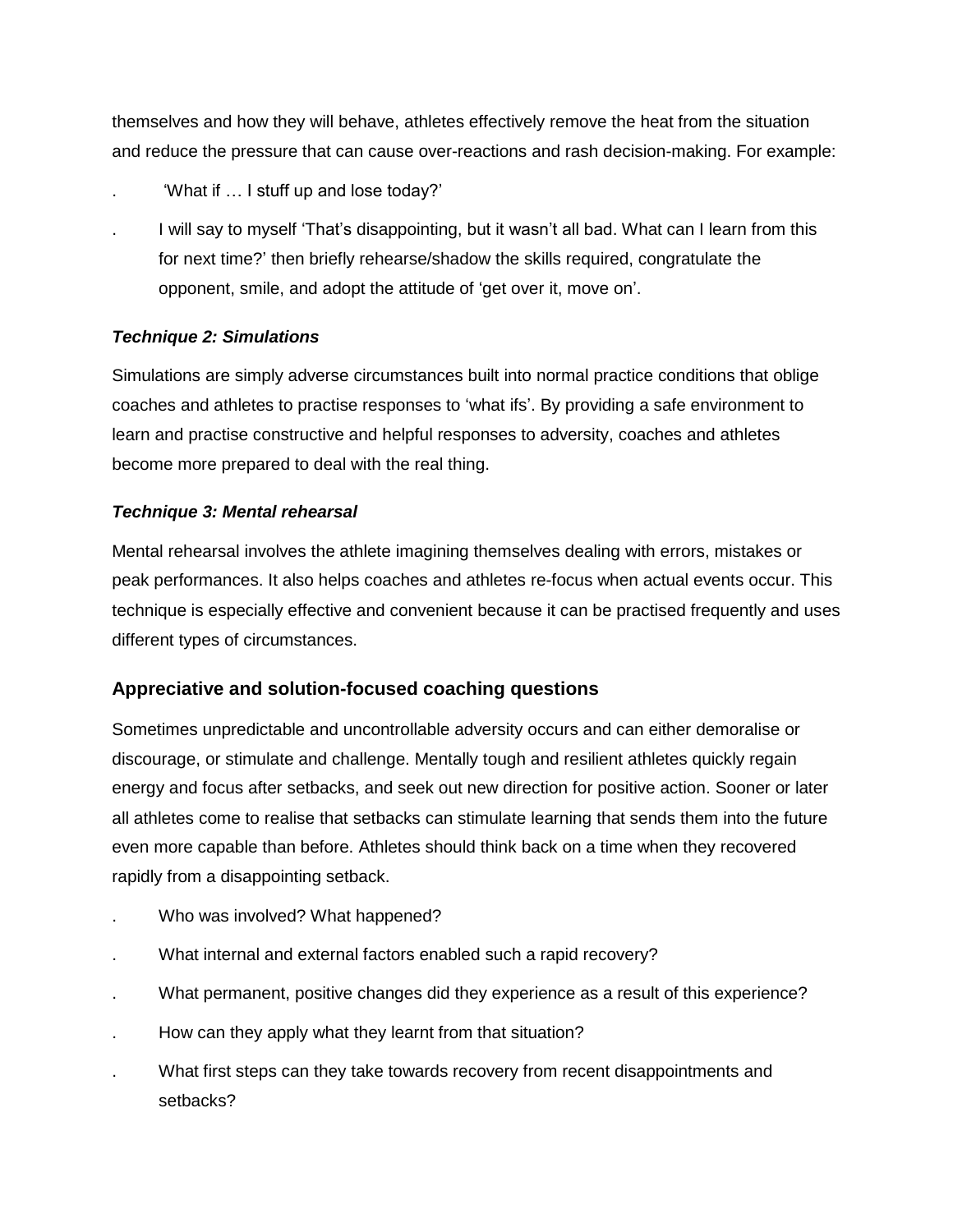## **Creating a positive environment for team selection**

Perhaps even more important than knowing whether an individual athlete is task or ego oriented is the **motivational climate** in which individuals and teams are placed. Learning environments can also be task or ego oriented. An ego-oriented environment, with its emphasis on social comparison, can be particularly harmful to low-ability athletes. Coaches have the choice of creating two types of climates that have significant implications, both on how teams are selected, and the information conveyed by the selection or non-selection.

A task-oriented or **mastery** climate is one where athletes receive positive reinforcement from coaches when they work hard, demonstrate improvement, help others learn through cooperation and believe that each athlete's contribution is important. Team selection acknowledges achievement of all of these values. In contrast, an ego-oriented or **competitive**  climate is one where athletes perceive that beating the opposition (winning) is all important, poor performance is punished, only high-ability athletes deserve attention and recognition (for example, selection) and that competition among team members is not only healthy but is encouraged by the coach. Team selection processes merely reflect these expectations.

In the latter environment it would be quite natural for patterns of selection to emerge that reflect self-centred and self-interested approaches to sports participation. However, if coaches are aware of this, they can cater for it and can develop empathy and self-awareness among athletes as well as improve their long-term performance.

All coaches should consider their own principles and processes of selection based around the following key questions:

- . What are the core selection criteria that will promote a positive sports environment characterised by such things as personal satisfaction, strong team identity, team cohesion, mutual acceptance and effective communication? Some suggested criteria might include:
	- effort and commitment evident in training as well as competition
	- skill development increasing proficiency in the performance of skills
	- supportive behaviours such as attendance, punctuality and enthusiasm
	- interactions promotion of positive relationships among team members
	- . How can these criteria best be developed to make opportunity for selection as fair and equal as possible?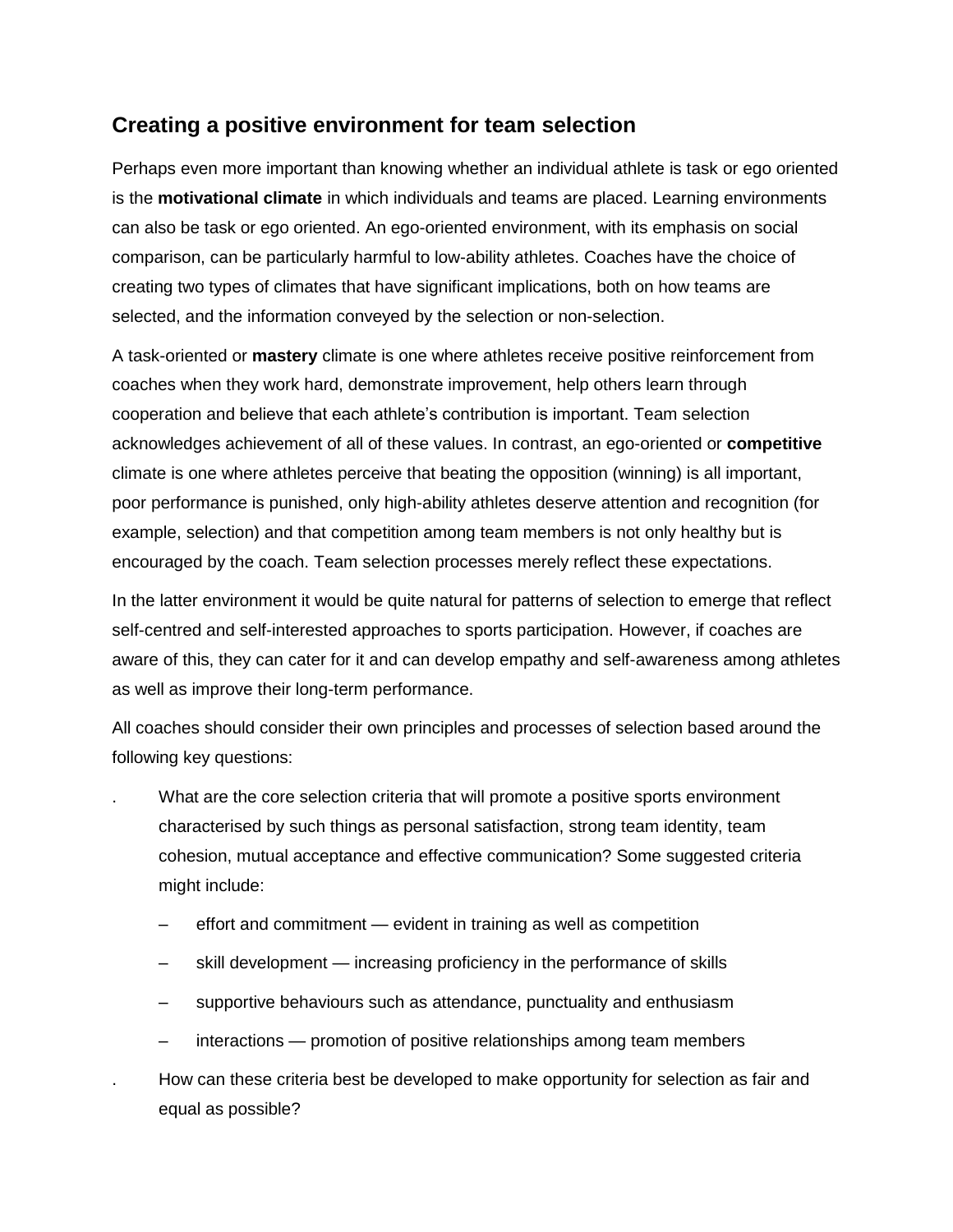- Who else can provide information on selection that athletes would accept as being an appropriate source?
- . Athletes have the right to personal feedback when they are de-selected, so how is this best achieved? Selection should be solely based on agreed criteria and exclude any personal feelings towards individuals.

Rather than treating selection as an uncontrollable issue, coaches should coach athletes to believe that selection is controllable, and help them focus more closely on how they can improve their performances (through process goals), which will enhance their selection potential. If performance is the key criterion for selection, then athletes must assume responsibility for selection. When athletes are de-selected, coaches can suggest that they consider the following:

- . Through self-talk make your setbacks (de-selection) temporary not permanent. 'I was dropped for this game, not the entire season.'
- . Get specific feedback from the selectors about what is required to improve performance. Be assertive but not argumentative, and always thank selectors for their feedback.
- . Focus on the controllables, such as your effort and attitude both to training and games.
- . Prepare responses to (inevitable) questions from others who do not know what else to ask or say to you (for example, 'Why were you dropped?', 'How do you feel about being dropped?').
- . Preserve relationships within the club and organisation. Be nice to everyone and become known for handling setbacks well. Everyone will appreciate that attitude.

# **Referral services for athletes who need sport psychology advice and support**

Sport psychologists can be contacted through the Australian Psychological Society website (www.psychology.org.au) and Australian Psychological Society College of Sport Psychologists website (www.groups.psychology.org.au/csp/). The first point of contact can also be through respective state or territory institutes and academies of sport. In addition to recreational, elite and professional athletes, a range of people use sport psychology services:

- . coaches, managers and administrators
- . trainers, physiotherapists, physicians and others sports scientists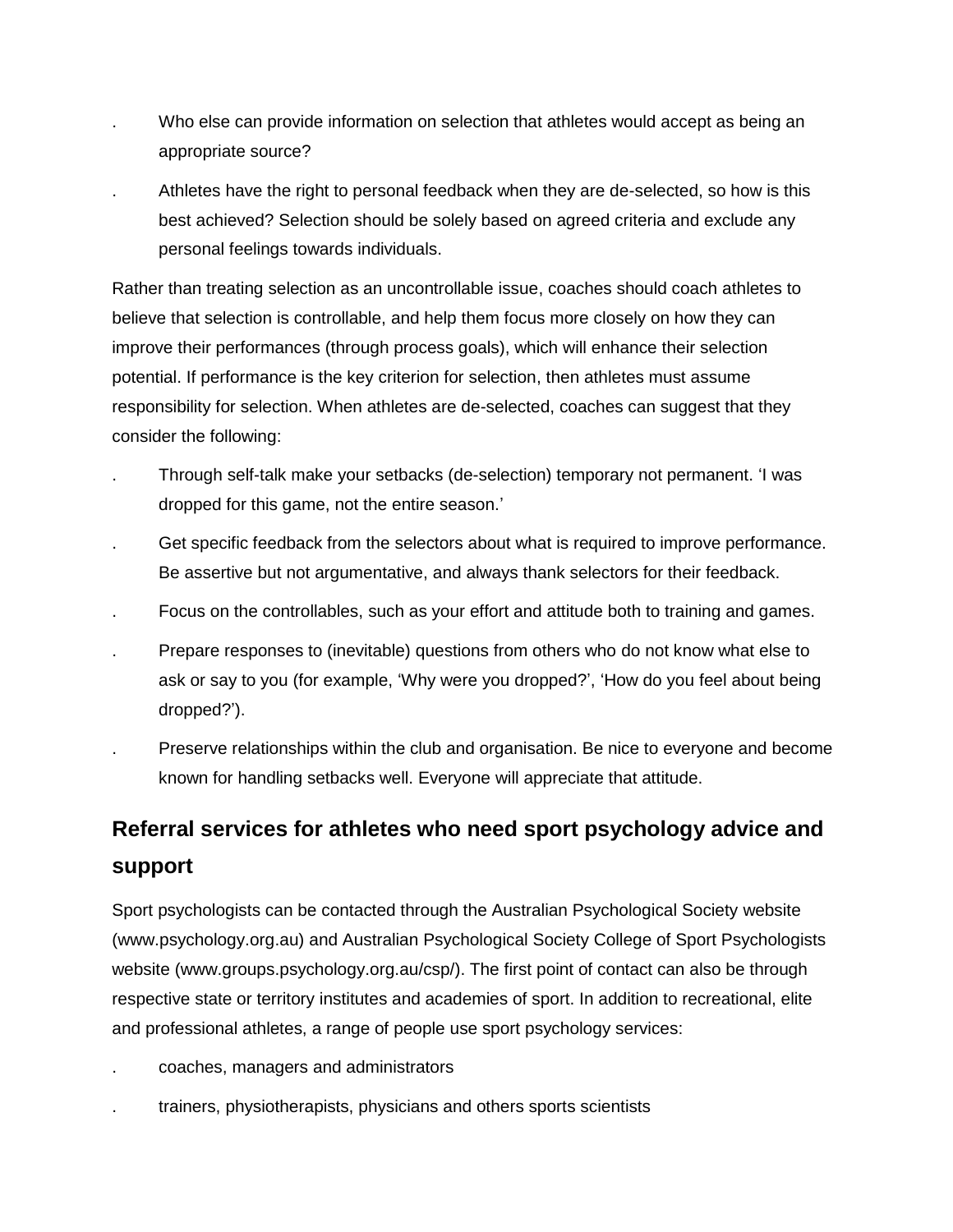- . umpires, referees and officials, and also performing artists (for example, musicians, dancers, actors)
- . business personnel interested in optimal performance.

The types of athlete assistance sport psychologists typically offer include qualified advice on performance enhancement and individual mental skills such as goal setting, concentration, handling pressure, confidence, imagery, and creating the 'zone' or ideal performance state. Additional personal development skills can be provided, such as exercise and health behaviour changes (for example, weight management and smoking cessation), time-management skills (for example, balancing sport and study or employment or family life), career transitions, communication and travel skills. Issues related to the consequences of sport involvement can also be addressed, such as recovery from heavy training loads, staleness, overtraining and burnout, and rehabilitation from injury. Finally, organisations and teams can also benefit from leadership in conflict resolution, team building, teamwork, debriefing and program evaluation.

Many mental health problems have their first onset in mid to late adolescence or early adulthood — times when participation rates in sport are high. While some athletes may experience one-off episodes of uncontrollable fear, depression or anxiety, or feel that they are 'losing it', these brief periods of distress are not considered symptoms of mental illness. Each mental illness has its own symptoms, but there are some observable behavioural signs that occur over a prolonged period of time (at least two weeks) that might assist coaches in recognising that something is wrong. On witnessing any of the following behavioural signs coaches are advised to consult a sport psychologist who may, in turn, refer the athlete to a doctor and/or to specialists in mental health (for example, clinical psychologist or psychiatrist).

| <b>Behavioural sign</b> | <b>Example</b>                                   |
|-------------------------|--------------------------------------------------|
| Withdrawal              | Abnormal disinclination to speak up/get involved |
| Impaired focus          | Inattentive, more easily distracted than usual   |
| <b>Irritability</b>     | More sensitive and easily frustrated than normal |
| Rapid weight change     | Extremes of either weight gain or weight loss    |
| Sadness and gloom       | Increased tendency to appear very unhappy        |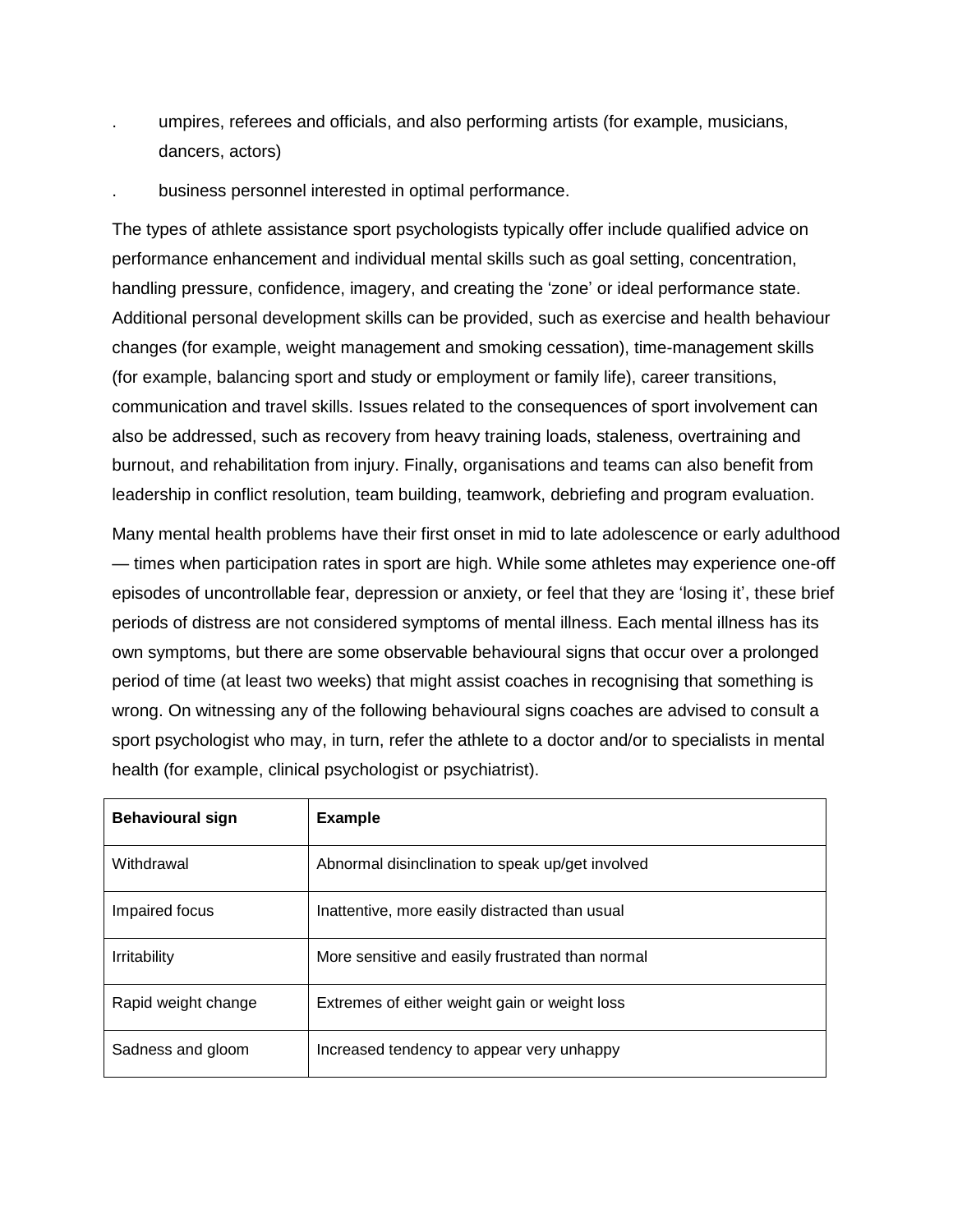| Worry and agitation | Abnormally fretful and apprehensive               |
|---------------------|---------------------------------------------------|
| Aggression          | Self-harm or excessively violent towards others   |
| Erratic behaviour   | Tendency towards mood swings                      |
| <b>Disinterest</b>  | Cold, unconcerned, insensible, loss of enthusiasm |
| Delusional          | Deceptive, prone to fantasy and false beliefs     |
| Grandiose behaviour | Over-confidence, arrogance                        |

# **Summary**

Assisting athletes to develop the mental side of their performance is important in the overall development of an athlete. To perform at a competitive level in sport, positive mental skills are an essential component. Some of the areas where coaches can assist athletes include:

- . goal setting
- . arousal and anxiety control
- . mental imagery
- . motivation
- . dealing with winning and losing.

Coaches should also consider how the environment that they create affects team selection processes. In competitive sport, the issue of selection or non-selection can be de-motivating for athletes and affect their ongoing participation and long-term performance. Coaches can assist in setting a positive environment for selection.

Coaches should also be aware of the limits of their role in relation to mental skills. Mental health problems are beyond the scope of the coaches' role, and they should be aware of referral services available for athletes who need specialist help.

# **References and further reading**

Cavanagh, M 2005, 'Mental health issues and challenging clients in executive coaching', in M Cavanagh, AM Grant and T Kemp (eds), *Evidence-based Coaching: volume 1 theory, research and practice from the behavioural sciences,* Australian Academic Press, Sydney, pp. 21–36.